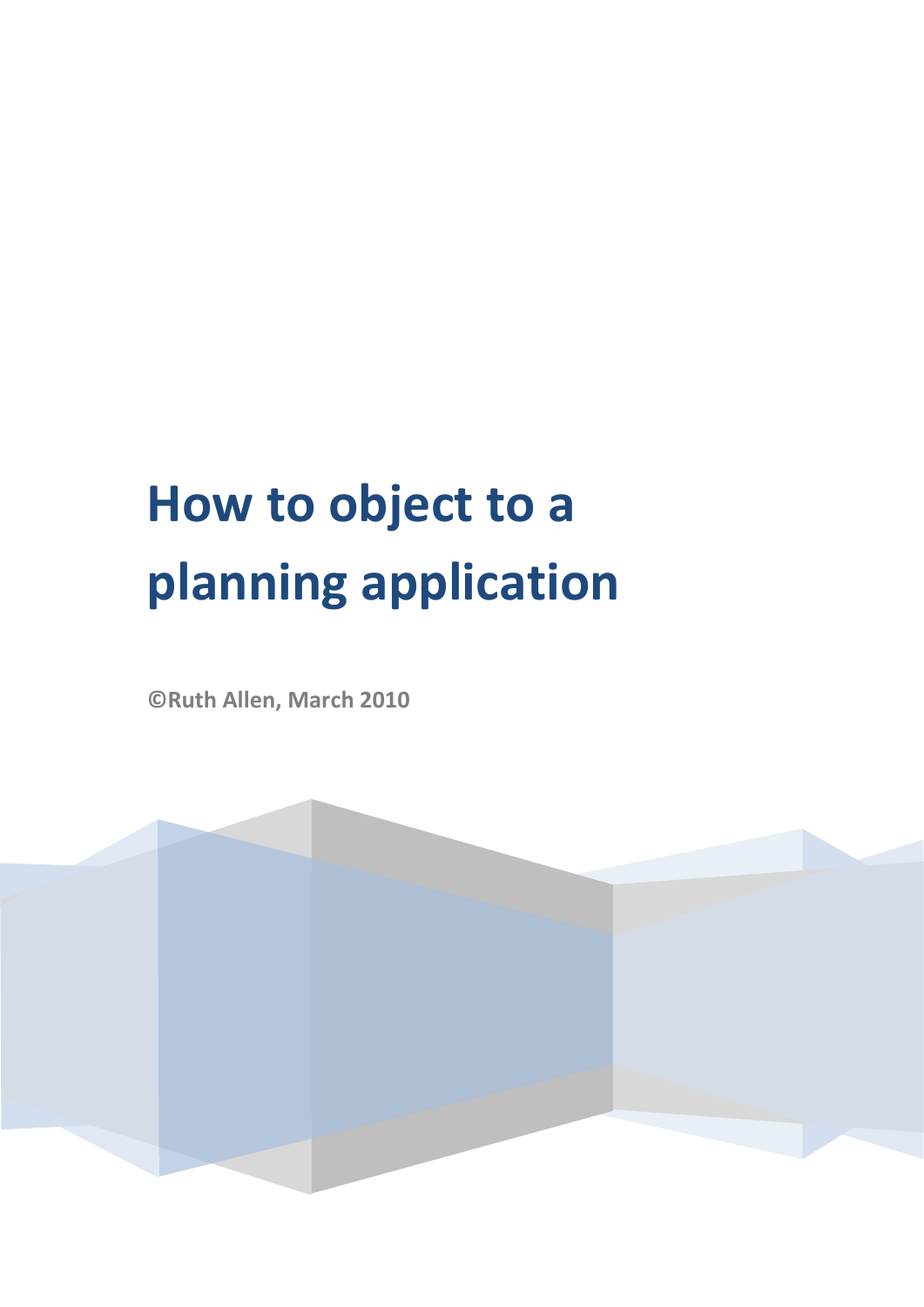# **Introduction**

So a planning application has been submitted to develop land close to you. Your initial feelings? Horror, panic, and utter helplessness - at least in my experience. You can think of a thousand reasons why the proposal should not be granted. After all, who is better placed than you, a resident of the area, to know the problems and issues the development could cause?

But how do you convey your fears to the powers that be in a way that persuades them that your point of view is the right one? How do you avoid being accused of 'Nimbyism?' And how do you put up a decent fight against a developer who more often than not is experienced and highly skilled at presenting their case in the best possible light, and offering an argument that even the most reluctant planning officer would struggle to disagree with?

Let me tell you: it IS possible. I have successfully fought different proposals to develop the land adjacent to mine. But it wasn't without spending night after night trawling the internet, books, newspapers and countless other resources in my quest to write the most effective letter of objection to a planning application.

In writing a letter of objection to a planning application, the biggest mistake can be making your letter too personal. I totally understand the temptation when you feel so outraged and fearful about the proposal. But you only weaken your case if you include points that bear no relevance to the planning guidelines that planners will weigh the proposal against. For every legitimate objection to a planning proposal there is another completely irrelevant objection to be made.

The key is to find out which is which and stick to the former, make sure you keep your objection letter businesslike and relevant, and communicate with the planning officer in a language they understand.

When I did my research I became frustrated with the lack of useful guidance that's out there. You tend to think that the internet offers everything, but in this case I found it came up short. So this short guide is my attempt to redress the balance slightly. I hope to have captured all the key things I learned during my planning battles and provided you with some useful advice and pointers on how to write the most compelling letter of objection.

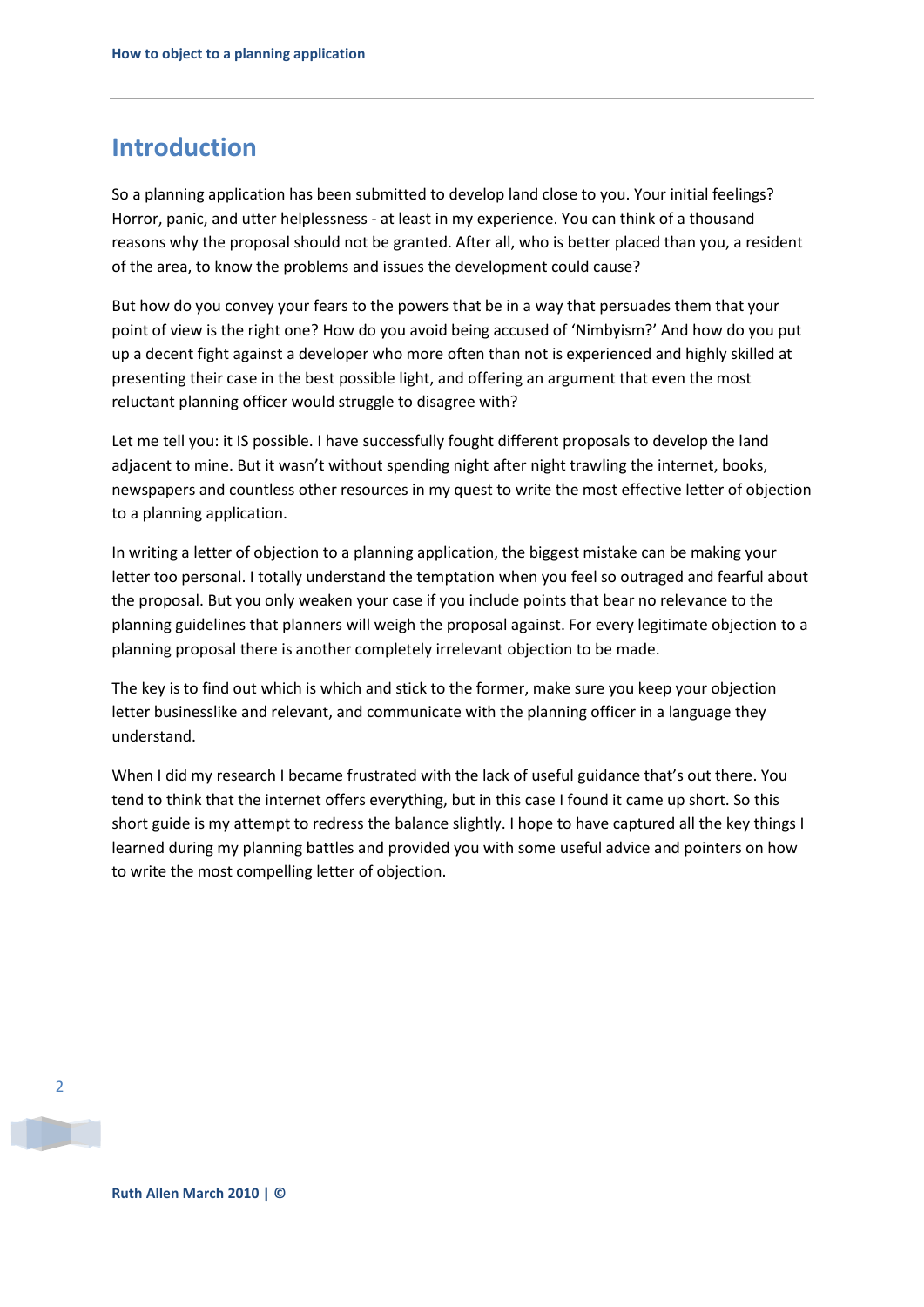# **Contents**

### **1. Notice of Planning Proposal**

### **2. Research the application**

- 2.1 The application form
- 2.2 Planning, Design & Access Statement
- 2.3 Elevations & Floor Plan
- 2.4 Site Plan
- 2.5 Tree survey (if there are any protected trees affected by the application)

### **3. Decide on your grounds for objecting**

### **Key points of objection:**

- 3.1 Detrimental impact upon residential amenities
- 3.2 Need to avoid town cramming
- 3.3 Adverse impact on protected trees
- 3.4 Loss of privacy and overlooking
- 3.5 Overshadowing/loss of light
- 3.6 Highway safety, inadequate parking and access
- 3.7 Ground stability and drainage
- 3.8 Non-compliance with other council planning policies/government planning guidance

### **4. Writing your objection letter**

### **5. Getting support for your position**

- **6. Final tasks**
- **7. Taking it to the Planning Board**

### **8. Appeals**

- **9. Useful websites**
- **10. Sample letter**
- **11. Sample reasons for planning refusals**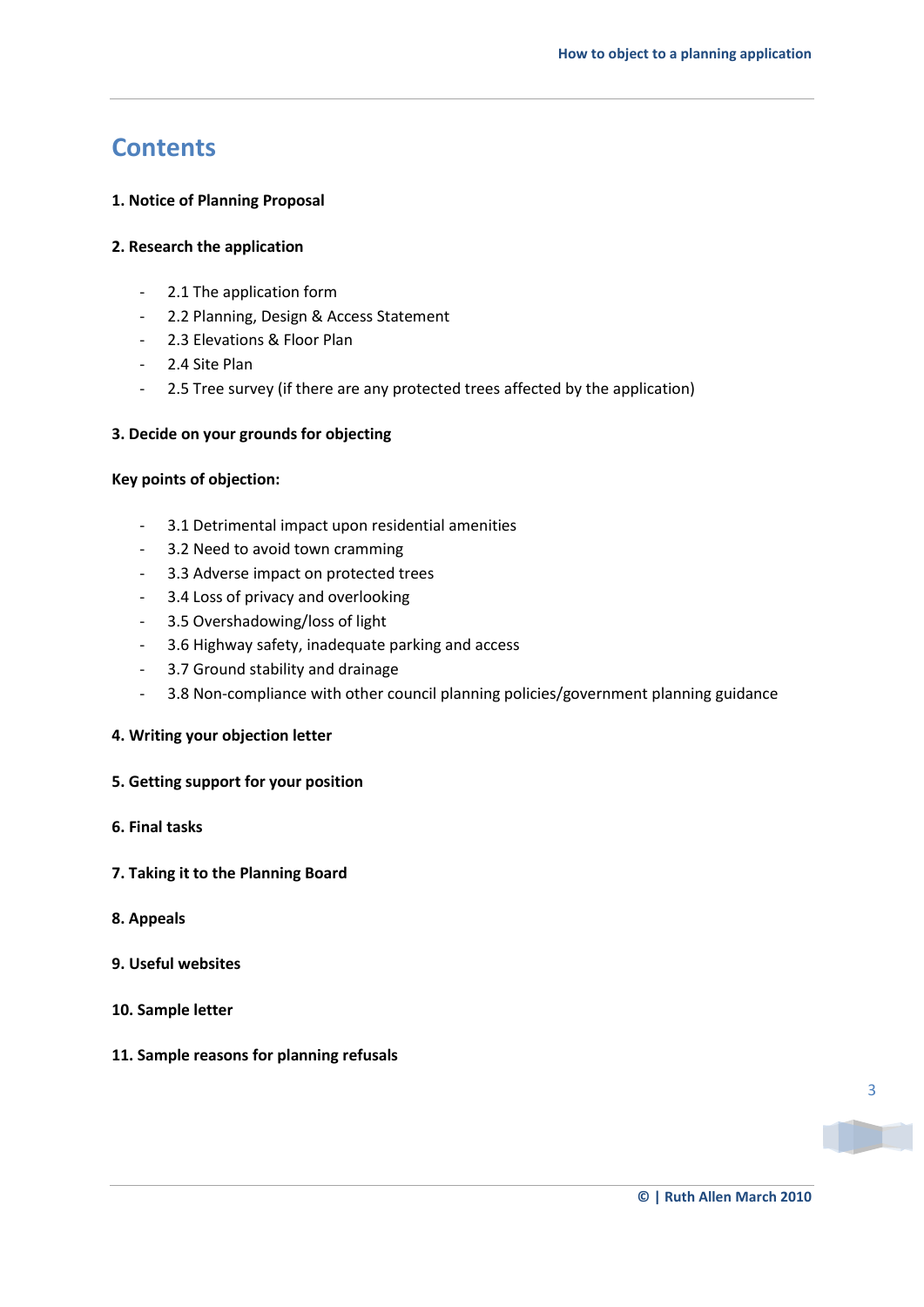# **1. Notice of Planning Proposal**

After a planning application has been made, the local planning authority will post brightly coloured notices near the site and/or write letters to those closest to the proposed development, inviting comments. Larger developments are also advertised in the local press.

You will have a limited amount of time in which to send your comments to the local planning office. It is important to meet any deadline or your comments may not be taken into account.

Copy down as much information as you can from the notice or letter. You will need to know the planning application number for ease of reference during your research and in your objection letter, as well as the deadline for comments. You should also note the name of the case officer within the planning department who is dealing with the case as you are likely to need to speak to or at least correspond with them. You may also want to make a note of the address of the planning department, and their web address if listed.

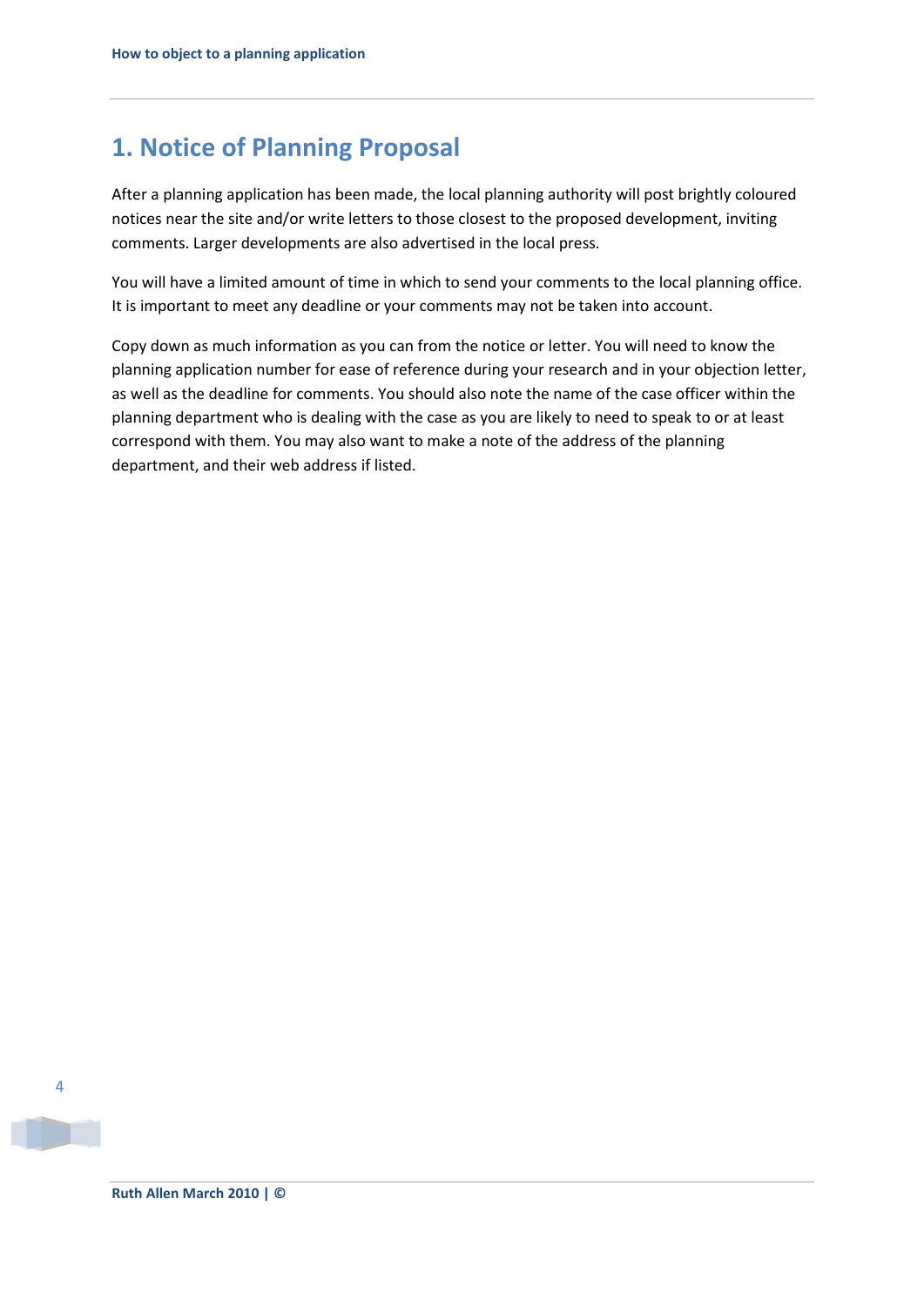# **2. Research the application**

It is important that you do not submit comments that are based on an incorrect understanding of the application so your next step should be to research the application and understand it. You will be able to obtain a copy of the application form itself, along with any accompanying documentation, from the planning department of your local council. You can go along to the planning offices in person and request photocopies of the documents (often for a small charge) or many councils now operate an online system where you can visit the relevant section of their website and download electronic copies of the documentation.

You need to go through all of the documentation to identify the main areas of the proposal that you want to object to. But you should also look for any flaws in the plans that you may be able to identify. In my experience developers may omit minor details or skew the plans slightly to suit their needs (for example depicting North/South/East/West inaccurately on the site plan: a minor oversight maybe, but one that may disguise potential overshadowing issues).

The documentation may include:

- The application form
- Planning, Design & Access Statement
- Flevations & Floor Plan
- Site Plan
- Tree survey (if there are any protected trees affected by the application)

If you do choose to visit your local planning department, look out for useful leaflets and guidance booklets about the planning process in your area. These may also be available on the council's website.

### **2.1 The application form**

This will include the details of the applicant or the agent acting on their behalf and information along the lines of the following:

- a description of the proposed development
- site details
- details about access and any proposed changes to transport infrastructure
- how waste will be stored and collected
- details about the materials to be used
- how sewage will be disposed of
- assessment of flood risk
- any impact on the local eco-system
- how the land is currently used
- any effect on trees or hedges
- information about any industrial or commercial processes or use of hazardous substances
- general certificates and declarations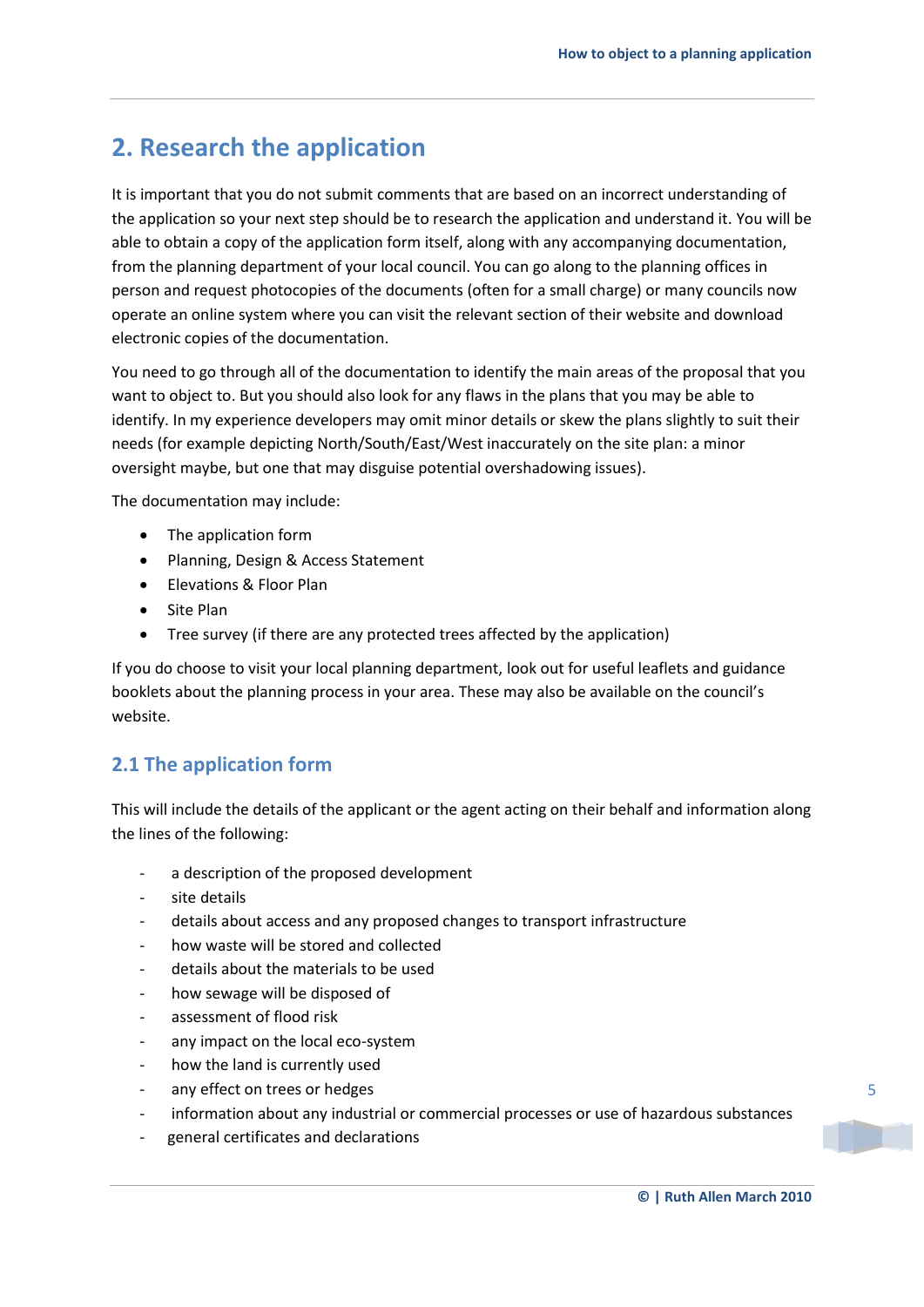In my experience reviewing the application form is useful mainly so that you know full details about who is proposing the development, and so that you can check what basic claims they are making about the site. The more useful information is contained in the Planning, Design & Access Statement that many councils now require prospective developers to submit with a planning application.

### **2.2 Planning, Design & Access Statement**

The Planning, Design & Access statement is a short report accompanying and supporting the planning application. It aims to illustrate the process that has led to the development proposal, and to explain and justify the proposal in a structured way. In the statement the applicant will basically be making the case for why the council should approve their application; answering any questions they can foresee the council having about the application and allaying any potential concerns.

The standard of the document will vary depending on how professional the developer is. In my experience, when the developer has employed an agent to act on their behalf, the statement tends to be much more thorough and professional. A strong statement will illustrate which of the council's own planning policies the application meets and fulfils.

You need to go through this statement in detail and note down counter-arguments and counterpolicies wherever possible. You may be able to identify many legitimate points of objection from looking at this statement that you would otherwise never have thought of.

Here are some of the key areas to look out for:

#### **Quoting council policies and guidelines**

As explained above, the applicant will set out to illustrate which of the council's own planning policies the application meets and fulfils. Different councils formulate their planning policies and guidelines in different ways but generally they will have devised some form of plan for the local area which emphasises the main things they want to achieve with regards to sustainable development.

In my area, a Structure Plan provides a framework for the Local Plan. The Local Plan sets out broad aims and objectives that the council wants to achieve, and details the policies the council has put in place to try to realise these objectives. You may find that your council has a District Wide Local Plan, a Structure Plan, a Local Development Framework or something similar. Speak to your local planning office or have a look at the planning section of the council's website to find out which documents are relevant here.

However your local council's policies are set out, you need to look at the policies the developer cites themselves as complying with, then research them to see if you can identify flaws in their argument and come up with other policies that they are contravening.

The developer is likely to quote direct policy clauses with which their proposal complies. Their aim is to prove to the council that they have no reason not to approve the application, and that this is set out in black and white in their own words in their policy documents. You need to follow the same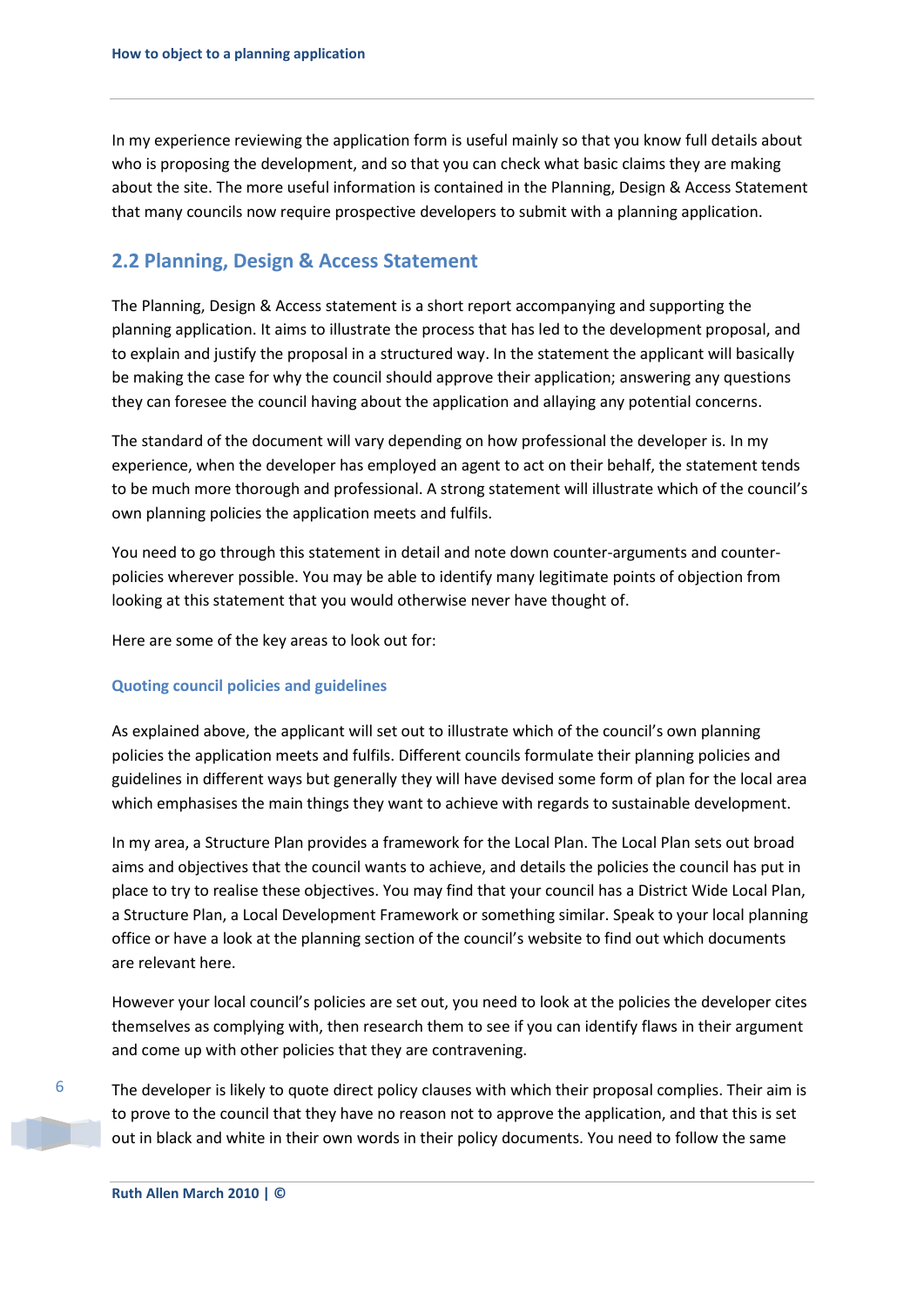example: prove to the council that the proposal is a direct contravention of its own publicly-available policies and guidelines.

Where possible the applicant will use terminology that reflects the council's own wording in policy documents, to illustrate clearly their compliance with these policies. You need to do the same.

Here is some sample text illustrating the above points:

*"Paragraph (ii) of Policy 4.19 concentrates upon the `appearance and treatment of spaces between and around buildings`. The physical space between the proposed dwelling-house and existing properties either side makes more efficient use of the available site area with regards to scale, density, height, massing, layout and materials as well as safeguarding the amenities of neighbouring residents in accordance with Policy 4.19 objectives."*

But you could argue:

*"We believe that the proposed development is a direct contravention of Policy 4.19. It does not respect local context and street pattern or, in particular, the scale and proportions of surrounding buildings, and would be entirely out of the character of the area, to the detriment of the local environment."*

See sections 3 and 4 for more guidance about the wording to use in your points of objection. There is also a sample letter in section 10 illustrating the above points.

#### **Quoting council objectives**

As well as specific planning policies, the applicant will seek to identify broader objectives that the council has set with which they are complying. These might revolve around issues such as promoting residential developments that meet a variety of housing needs, and maintaining an adequate and continuous supply of housing within the borough. For every objective the council may have around fulfilling housing quotas, they will also have objectives around preserving the existing built and natural environment. Just remember: for every clause, you should be able to find a counter clause.

For example, the applicant may state that the development is considered relevant to an objective from the District Wide Local Plan, Chapter 2: *'To help meet the housing, employment and social requirements of all members of the community.'*

But you could argue:

**"We consider the proposed development to be a direct contravention of the following objective from the same chapter: '***To protect or enhance the local environment, including wildlife habitats, trees and woodland parks and gardens.'"*

#### **Quoting government guidance**

In addition to local council planning policies and objectives, the other area of legislation that developers need to demonstrate their compliance with is that which is set by the government. National planning policy guidance in respect of new development takes the form of Planning Policy Statements (PPS).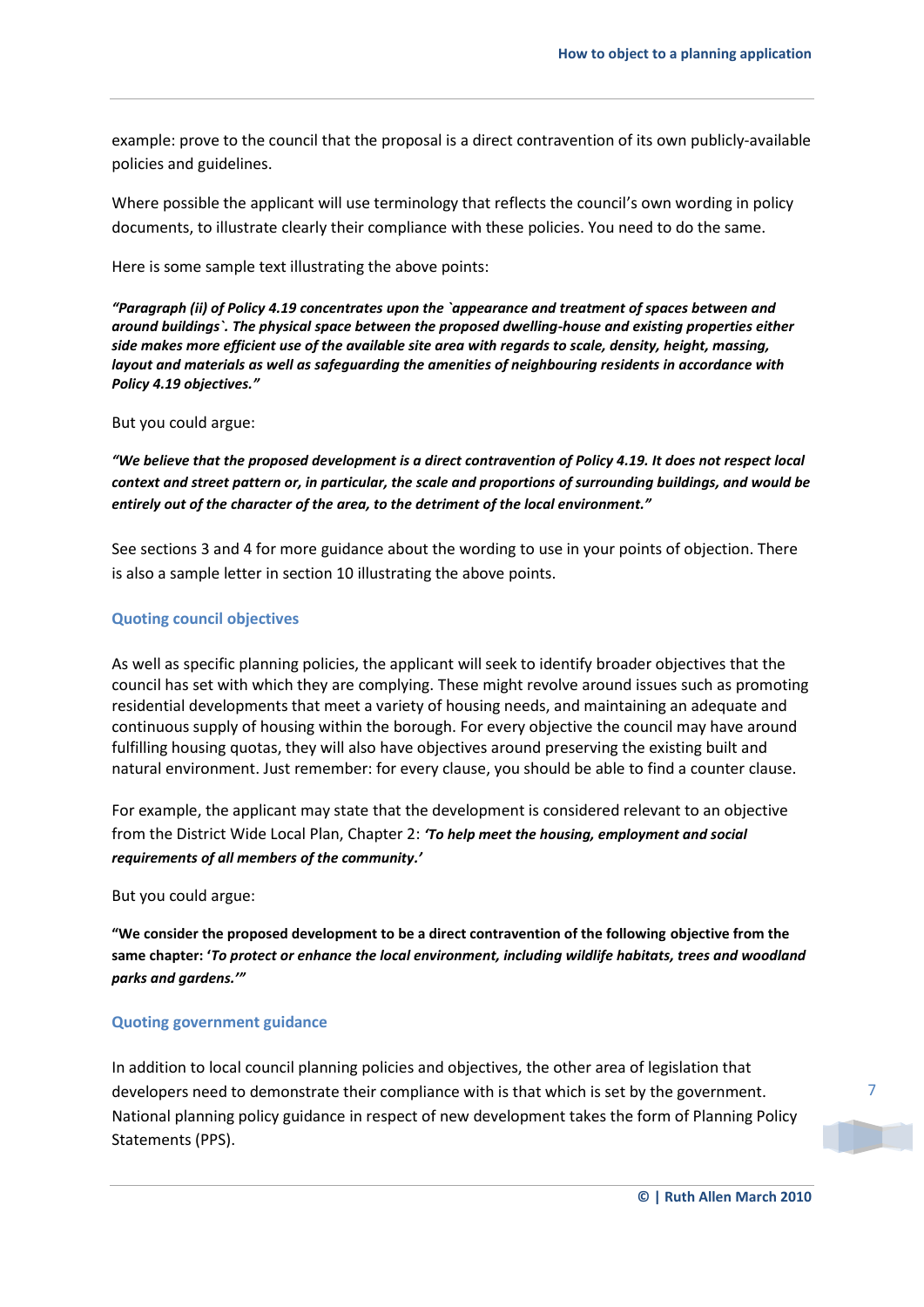There are many of these, but in my experience the Planning Policy Statements that have been most relevant are PPS1: Delivering Sustainable Development and PPS3: Housing.

The applicant may call upon broad aims in these statements around ensuring the provision of sufficient housing, making efficient use of land, and many of the issues already outlined above. Again, the key is to identify flaws in the clauses cited, and find the counter clauses that make your case.

For example the applicant may say:

*"Planning Policy Statement 3: – paragraph 14 encourages Local Planning Authorities (LPAs) to promote designs and layouts which make efficient and effective use of land. Furthermore, when assessing design quality of a proposed development LPAs need to consider the extent to which the development is well integrated with, and complements, the neighbouring buildings and the local area more generally in terms of scale, density, layout and access."*

#### But you could argue:

*"Planning Policy Statement 3: - paragraphs 13-14 state that good design should contribute positively to making places better for people. Design which is inappropriate in its context, or which fails to take the opportunities available for improving the character and quality of an area and the way it functions, should not be accepted."*

#### **Site description**

Where they can, the applicant will take the opportunity in the Planning, Design & Access Statement to emphasise that the site is viable construction land. They may use terms like 'under-used land' and 'infill dwelling' depending on the sort of proposal you are fighting. They use terms like these because councils are generally under pressure from the government to increase housing stock and make the best possible use of under-used land in their area. Therefore it is in the best interests of the developer to attempt to define the site as such.

The developer is likely to point out what a valuable contribution the proposal could make to meeting the area's housing demand. They may even cite policies where the council states that development of under-used land should be encouraged.

You need to apply this same principle in your objection letter. Decide how you feel the site should be described. If the site concerned is currently undeveloped, perhaps you could use terms like 'open space' or 'woodland' or 'green space' – anything that conveys that the land concerned is not underused waste land, but valuable open space enjoyed by residents.

If you can define the land as a Greenfield site this is a very powerful term to use as councils have more power to restrict development on such sites. Disappointingly, if the land in question is currently part of a back garden, legislation states that it must currently be defined as Brownfield land. (The reclassification of back gardens as Greenfield land is currently being considered by politicians in response to pressure to curb the growing trend of so called 'garden grabbing.')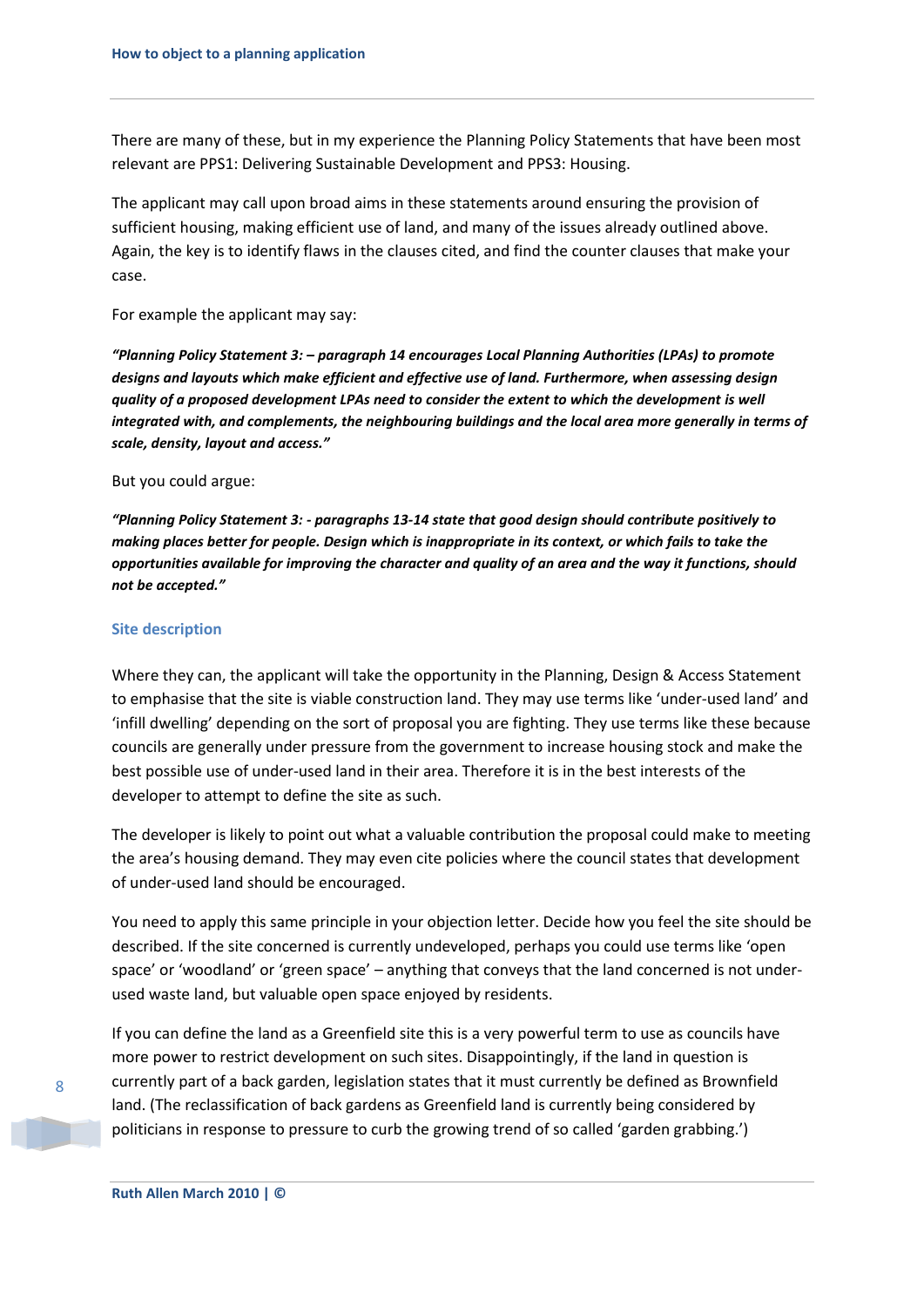#### **Sustainability**

The Planning, Design & Access Statement will detail how sustainable the location is: its proximity to public transport and road networks, shops, places of worship and recreation areas. Councils are under constant pressure to increase uptake of public transport and reduce the number of cars on the road, so if the site concerned is particularly isolated or access is limited, this could be good grounds for objection.

#### **Photographs**

The applicant may also submit photographs as part of the Planning, Design & Access Statement to provide an illustration of the style of building the development will be fitting in with. These photographs will have been taken from angles that flatter the proposal and make the case for it. They may also have been taken at a time of day when traffic levels are low or there is plenty of available parking.

You should follow the same example: take your own photographs to support your points and submit them with your objection letter. Remember, the planning officer doesn't know the site or its surroundings so any visual aid you can provide may help them to see your point of view.

### **2.3 Elevations & Floor Plan**

These will show you how the proposed development will look from all aspects: side, rear and street. They will give you a real idea of how the development will look and how it could affect you and other residents. They may also give you ideas for other points of objection you may wish to raise: for example potential issues with overlooking may only become obvious to you when you see the proposal in a pictorial form.

### **2.4 Site Plan**

This will provide an arial view of the whole site and the proposed development. It will give you a good idea of how the spacing between the proposed development and neighbouring properties will really look. It may also highlight potential issues with access that you can draw upon, or other constraints that the proposed design would create that the developer has cleverly concealed.

For example, in one of the proposals I fought, the developer planned to create one car parking space for the new dwelling he was proposing. When reviewing the site plan I realised that the orientation of the intended parking space, combined with existing site features such as an awkwardly positioned lamp post, would make the proposed space very difficult to access without compromising highway safety.

The site plan may also be useful as a reference point for illustrating any concerns you may have about the development not respecting the density of the local area (see section 3.1).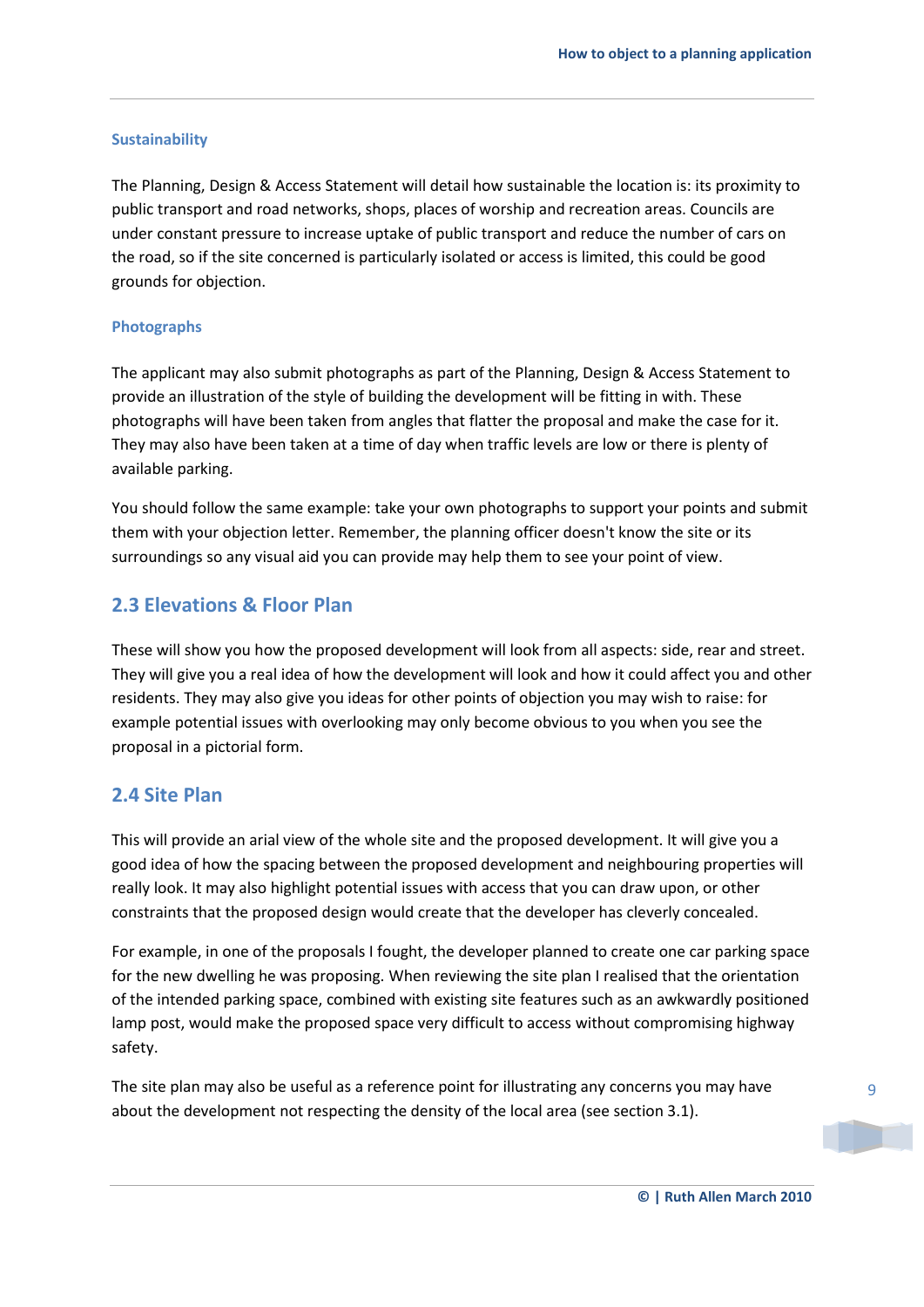You should also check the site plan for any inaccuracies that may make the developer's case more favourable for them. For example depicting North/South/East/West inaccurately on the site plan may be a minor oversight, but one that may disguise potential overshadowing issues. It is also worth remembering that the site plan will only illustrate the site itself to scale. Properties beyond the site boundary that are actually very close by could be positioned further away on the plan to make the development look more spacious.

It is also important to check that the existence of any large trees and their crown spread is illustrated correctly on the site plan, particularly if the tree is protected as this is a major planning concern (see sections 2.5 and 3.3 for more details about what to consider here).

### **2.5 Tree Survey**

If there are any trees of significance within the site the developer will be required to submit an aboricultural survey with their application. This will set out where the trees are in relation to the development site, both in terms of their root system and crown spread (the reach of the branches), to determine any impact the development could have upon the tree.

Although the developer may have hired a reputable aboriculturalist to carry out the survey, it will be in the client's interest for the aboriculturalist to find that the proposal poses no threat to the trees. It is important that you review the survey as there may be potential issues with it that you wish to raise in your letter of objection.

In one of my planning battles the developer submitted a very detailed aboricultural survey. However, upon reading the survey, it became obvious to me that the aboriculturalist had a vested interest in seeing the application approved, as he stood to receive further work from the client (attending site during construction to ensure no damage to tree roots and so on.) In light of this I felt that a number of the claims the aboriculturalist made in his survey were debatable, and I questioned these as part of my formal objection. The council obviously shared my concerns because a number of the points I raised were cited as reasons for refusal in the council's decision notice.

See section 3.3 for full details about the key objections to be made regarding significant or protected trees.

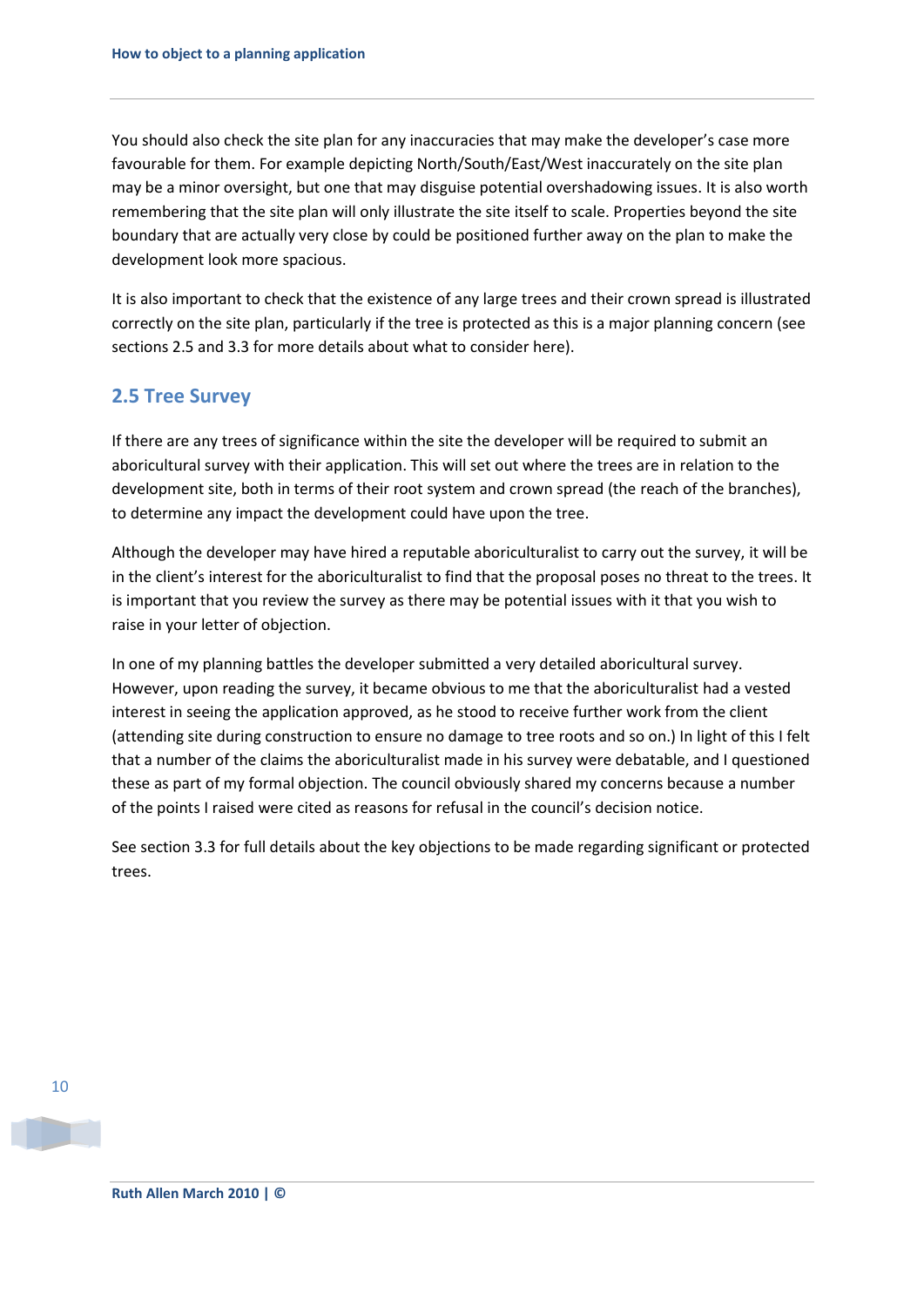# **3. Decide on your grounds for objecting**

Once you have reviewed the planning application and all the supporting documentation that accompanies it you should have a few ideas about your grounds for objecting. Don't worry about forming these into a letter yet, just aim to develop a list of points that are well thought through and cover all the potential areas of concern that you can think of.

### **Material planning considerations**

You should review your list to ensure that it only includes points that your council considers to be 'material planning considerations'. Many people think loss of a view or a reduction in property value are among their best reasons for objecting, but this is wrong. Neither of these is treated as a material planning consideration by planning officers.

Check your planning department website (if they have one) or phone or visit the offices to talk to someone and ask exactly what your council considers to be material planning considerations. They will often have a leaflet or some sort of guidance about this.

Listed below are the material planning considerations that I have come across. This list is not exhaustive, so you should contact your council to check exactly what constitutes a material planning consideration in your area.

- Detrimental impact upon residential amenities and the visual impact of a development (what it will be like to look at, NOT the loss of a view). This includes the impact on the character of an area, availability of infrastructure, density, over-development, layout, design and external appearance of buildings and landscaping
- Noise and smell
- Any adverse impact on protected trees
- Loss of privacy and overlooking
- Overshadowing/loss of light (NOT loss of acquired rights to light)
- Public services, such as drainage and water supply
- Where highway safety is compromised: traffic generation, road capacity, means of access, visibility, car parking and effects on pedestrians/cyclists
- Where development is contrary to relevant council planning policy
- Where development is contrary to government planning policy

### **NOT material planning considerations:**

- Loss of a private view
- Loss of value to your property
- Loss of private access rights
- Development contrary to a private covenant
- Loss of acquired rights to light
- Access for maintenance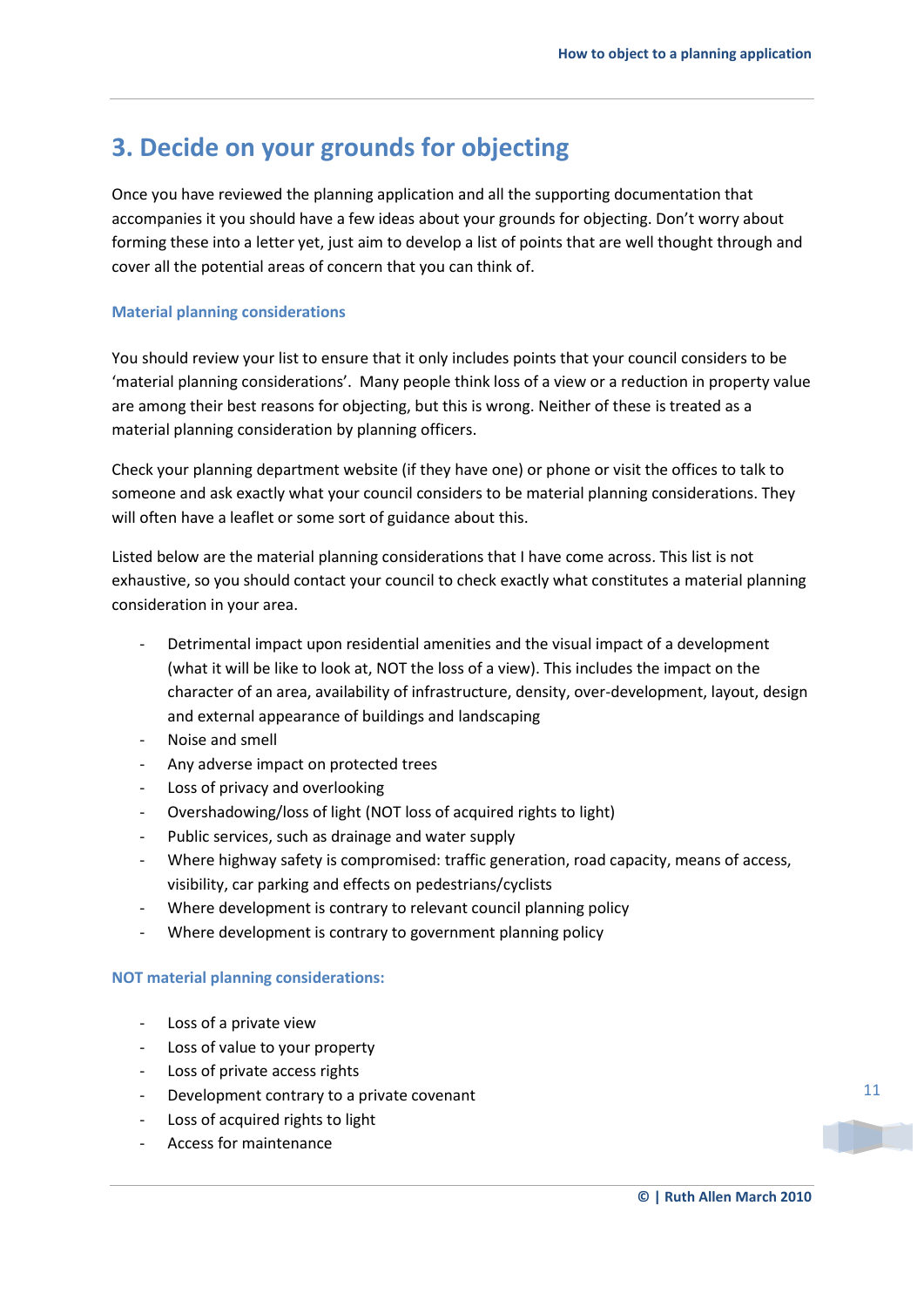Land ownership issues and boundary disputes  $-$  if the applicant does not own the land they may still submit an application providing they notify all owners

If your private rights are a big factor in your objection, for example a boundary dispute or the existence of a restrictive covenant, although such issues are not a planning concern you may be able to take legal action. You would need to consult with a solicitor about this.

#### **Researching previous decisions**

Some examples of real reasons given by councils for refusing planning applications are listed in section 11. Your local council's website may also provide listings of planning application decisions. You should look through these to get an idea of the typical reasons your council cites for refusing proposals, particularly ones that are similar in scope and scale to the one you are fighting. This will give you an idea of some of the main policy concerns of your council, and may provide you with ideas about new areas of objection that you might want to consider or at least help you with the wording of similar points that you wish to make.

### **Key points of objection**

### **3.1 Detrimental impact upon residential amenities**

Your council is likely to have planning policies that are designed to ensure that proposals for development are of good design and respect the character of the surroundings. This includes the appearance and treatment of spaces between and around buildings, and the amenities enjoyed by neighbouring residents. 'Amenities' is the term used to describe features that contribute in some way to residents' enjoyment of their local area. Here is an example of one such policy:

*"In determining applications for residential infill development, the LPA will take into account the form, size and character of adjoining development. An acceptably sized plot in a high density area may not be of acceptable size in a low density area typically characterised by larger properties built on substantial plots. The means of access should be both safe and convenient, and should not adversely affect the amenities of any existing residential property. Adequate provision should be made for car parking. There should be sufficient space between old and new buildings to maintain the amenity and privacy of adjoining houses."*

In the application you are fighting, it is likely that the applicant will have attempted to illustrate that the proposed development will fit in with neighbouring properties, be of a sympathetic design, and similar in scale and proportion. This is a key area of objection that you may want to consider.

- Is the property really of similar design or are there any proposed features that differ from neighbouring properties and would make the new development stand out? An external porch for example amongst properties that do not share the feature.
- The scale and proportion are also vital here  $-$  is the proposed development the same size as those that neighbour it? A small detached property set amongst semi-detached or larger detached properties would not fit in with the scale of surrounding properties.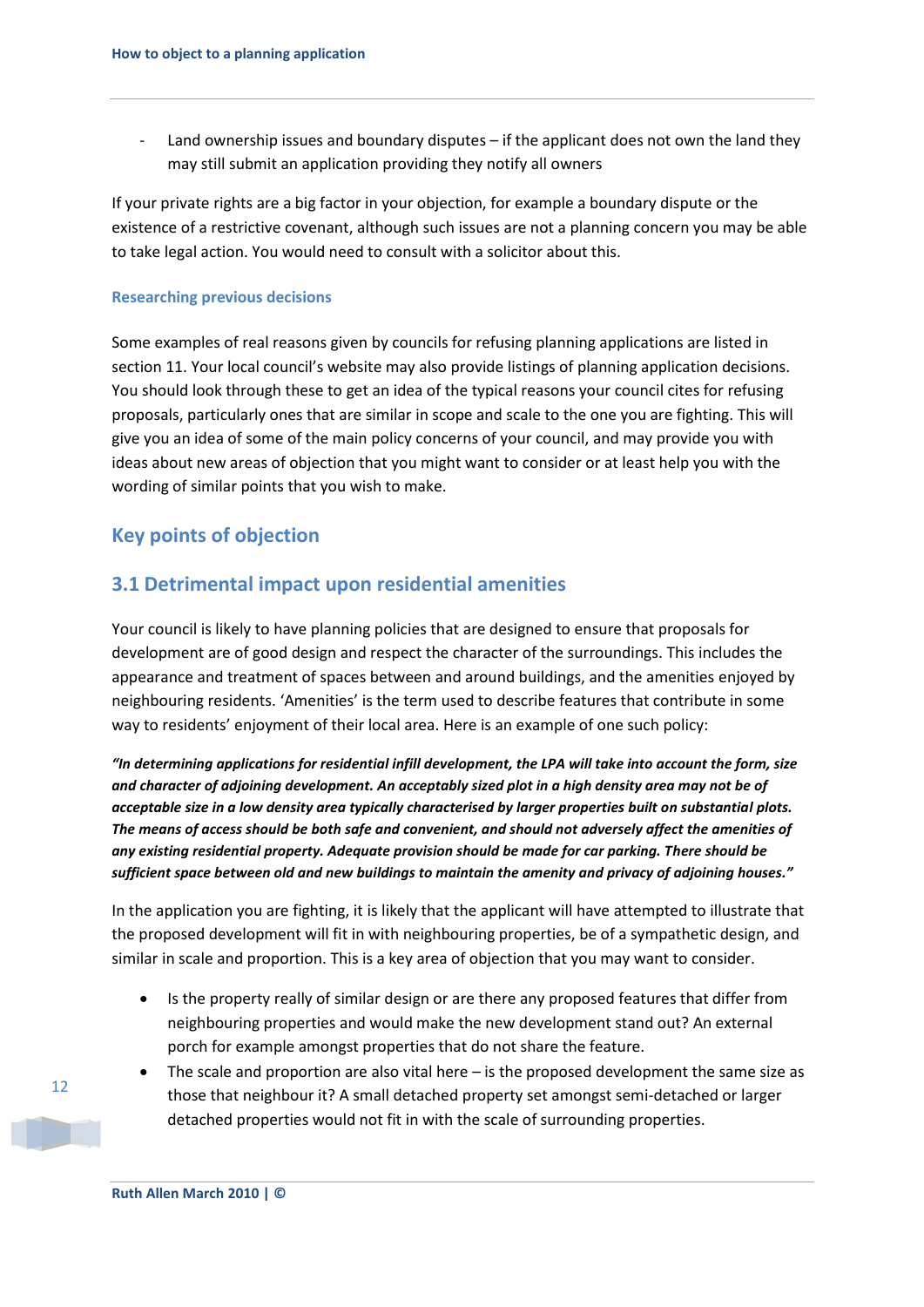- Is the proposed development in a high or low density area? If the surrounding properties are characterised by large plots, with a lot of space between, then yours is a low density area. Does the plot size of the proposed development fit in with this street pattern? Have a look on the site plan at the actual measurement of the distance between the proposed development and the properties that surround it  $-$  it may be in your interest to quote this in your objection if it is of particular concern.
- Will the new development have grounds that are in proportion with the building? I have found that because many of the applications I have fought have been attempting to fit a house into a plot that is much smaller than those that surround it, garden space can be very limited. To comply with planning guidelines new buildings are required to have a proportionate amount of outdoor space.

If you feel you have grounds to object here, you need to quote any relevant planning policies set by your council and then qualify how you feel the proposed development contravenes them. See the following sample text:

*"We believe that the proposed development is a direct contravention of policies X and Y. It does not respect local context and street pattern or, in particular, the scale and proportions of surrounding buildings, and would be entirely out of the character of the area, to the detriment of the local environment.* 

*The properties along X Road are characterised by large plots with large spacing between. The proposed dwelling would be just Xm from 45 X Road and just Xm from the boundary with 3 X Close. Access to the rear of 45 X Road and the new proposed property would be extremely limited.* 

*The proposed dwelling is a three storey detached house, yet its proportions are smaller than the neighbouring semi-detached property and a great deal smaller than the neighbouring detached property. The proposed dwelling incorporates an external porch unlike any other neighbouring property, so the scale and design of the development will be entirely out of keeping.*

*The proposal would demonstrably harm the amenities enjoyed by local residents, in particular safe and available on-road parking, valuable green space, privacy and the right to enjoy a quiet and safe residential environment."*

### **3.2 Need to avoid town cramming**

Your council is also likely to have policies specifically concerned with balancing the demand for new buildings with the need to avoid town cramming. This will include the treatment of spaces between and around buildings, including sufficient land for planting and landscaping. Here are some examples of clauses you might expect to find:

*"The appearance and treatment of the spaces between and around buildings is also of great importance. Where these form part of an application site, the landscape design will often be of comparable importance to the design of the buildings and should likewise be the subject of consideration, attention and expert advice. The aim should be for any development to result in a benefit in environmental and landscape terms.*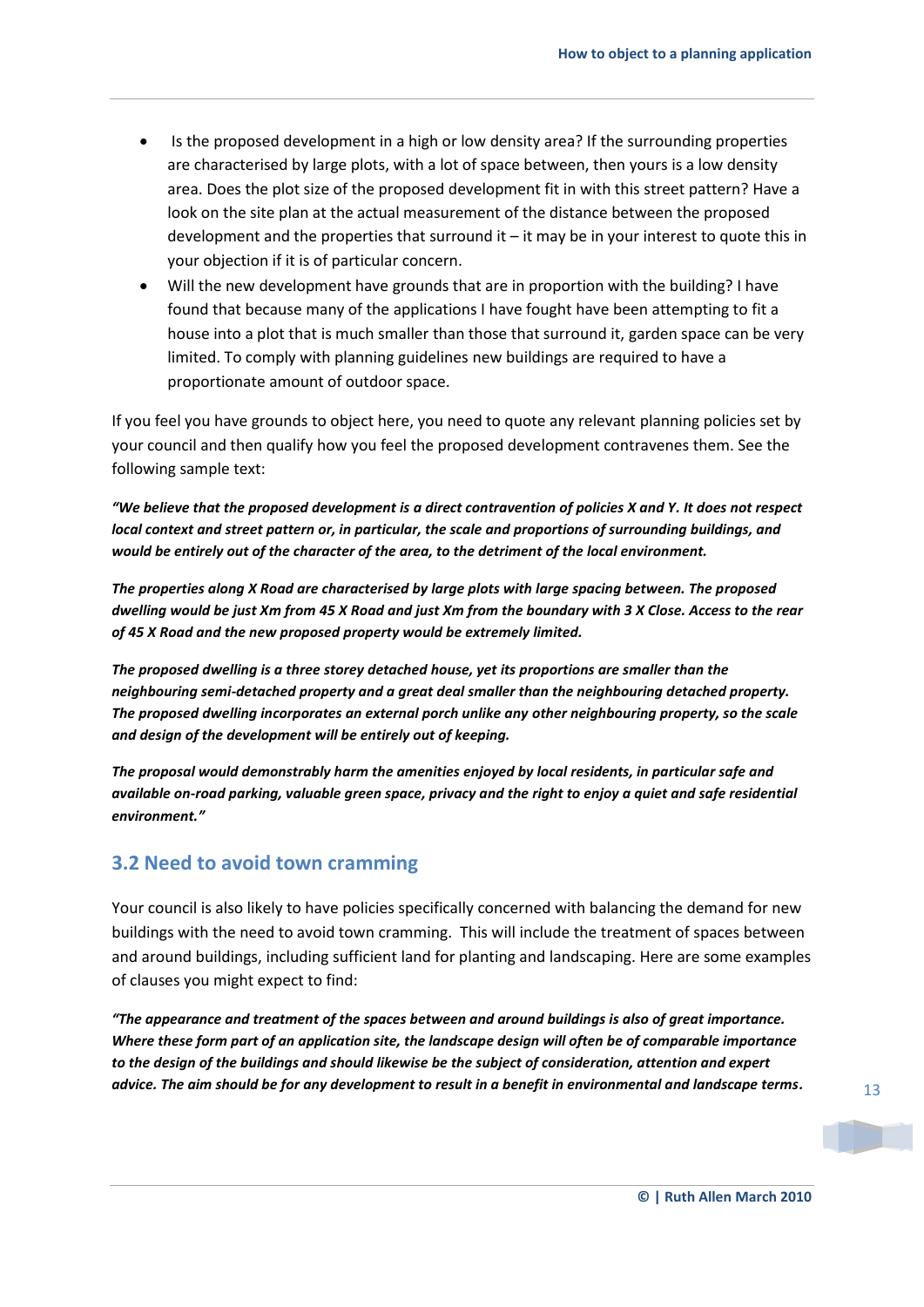*"In re-using land in the existing built up area the LPA will attempt to balance the demand for housing provision with the need to avoid town cramming. The appropriateness of residential redevelopment will depend on the social, environmental and economic characteristics of the site and the local area."*

You should quote any relevant policies you can find and then qualify how you feel the proposed development contravenes them. See the following sample text:

*"We believe that the proposed development is a direct contravention of policies X and Y. The proposed dwelling would significantly alter the fabric of the area and amount to serious 'cramming' in what is a low density area.* 

*The applicant states that the proposed dwelling would have a large garden, but the nature and orientation of the plot means that the garden would be very small for a three-storey dwelling, particularly compared with the large plots typically enjoyed by the surrounding properties.* 

*The proposal allows very little space for landscaping and we believe that it would lead to gross overdevelopment of the site. The proposed development would not result in a benefit in environmental and landscape terms, to the contrary it would lead to the loss of valuable green space."* 

### **3.3 Adverse impact on protected trees**

Your council is likely to have broad aims and objectives, as well as specific policies, for protecting and enhancing the local environment including wildlife habitats, trees and woodland. Clauses may be similar to the below:

*"It is important that development of vacant urban land should not involve the loss of valuable open space. Furthermore, sensitive planning control is necessary to ensure that the cumulative effects of redevelopment do not damage the character and amenity of established residential areas."*

It is worth citing the existence of any natural greenery or wildlife habitat on the proposed construction site and its value as a residential amenity. However, if any trees of significance, particularly those under tree preservation orders (TPO), could be affected by the proposed development then this is a particularly important point of objection.

If there are any trees that you suspect could be protected under TPO on or near the proposed development site you can establish this by enquiring with your local planning office or checking the council's website. Equally the developer may have alerted you to the existence of such trees themselves by submitting a tree survey with their application (see section 2.5).

In these circumstances you should consider the impact any construction work could have on the roots and the crown of the tree(s) and their future growth.

- Large trees have even larger roots could the proposed development impact upon the root stock of the trees, either during or after construction?
- What effect could roots have on the foundations of any building in the future? If root growth begins to undermine the structure of a building after a number of years, could this lead to requests for their removal?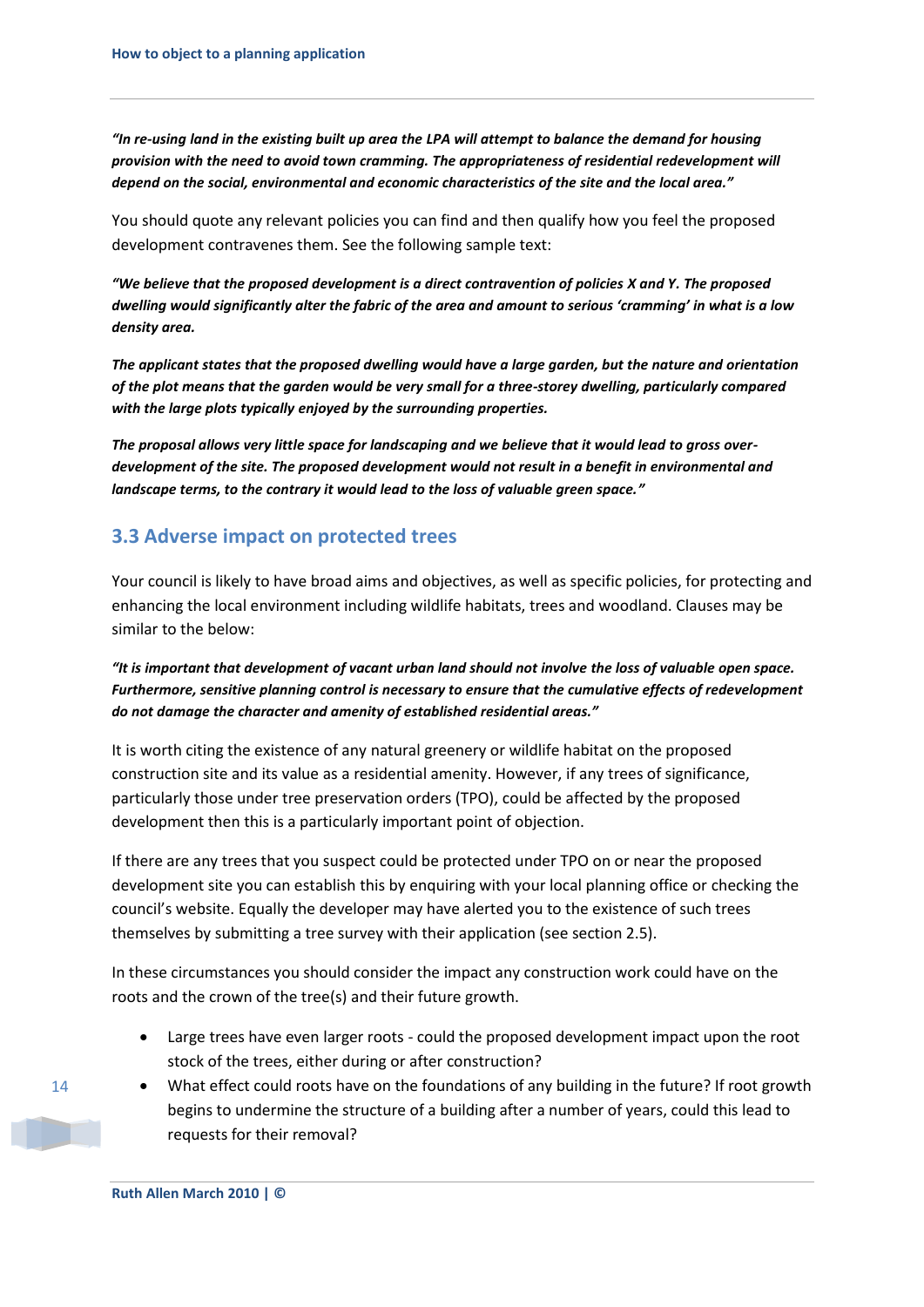If the tree has a large crown, would pruning of the tree be necessitated by the new development to allow natural light into the building?

 In heavily wooded areas, does the proposal allow for sufficient natural light to proposed properties? The living standards of future occupants of a building are something that a planning officer would need to consider.

### **3.4 Loss of privacy and overlooking**

This is an important area that planners consider when weighing up planning applications. They aim to ensure that developments are designed in such a way as to minimise overlooking of neighbouring properties and avoid invasion of privacy of neighbours.

In the application you are fighting the applicant may have used their Planning, Design and Access Statement (see section 2.2) to reassure the council that they have taken steps to minimise overlooking. They may outline exactly where windows are intended, to illustrate that they will not overlook. They may also cite any existing screening that provides privacy for neighbours from the new development. You will need to consider what they say here and contest any false claims.

- Consider where the proposed windows will be and work out whether the proposed development will overlook any part of your property. This applies as much to gardens as houses, as gardens are considered an amenity which you have the right to quiet and private enjoyment of.
- If you have concerns about specific windows in the proposed development, state which ones, as in the worst case scenario you may be able to ensure that these are either repositioned or fitted with obscured glass.
- Will the proposed development overlook any other property that surrounds it? If a neighbouring property is affected more than your own, you may be able to ask your neighbour to lodge a stronger objection than yours (see section 5 for more details on how to involve your neighbours.)
- Consider whether the applicant has gone to such lengths to address issues with overlooking that they have made the proposed building uninhabitable. Would the number of windows be limited, or would many of them need to be glazed? If so would future occupants of the property have sufficient natural light?
- If any claims about existing screening have been made by the developer, would this existing screening be retained once construction is completed? Or could it become an unavoidable casualty in the construction process? Equally, could the new development result in the loss of the screening at some point in the future? I know of a case where a development was approved because a row of trees provided adequate screening, but when at a later date the roots of the trees started interfering with the resulting dwelling, the council was powerless to prevent their removal.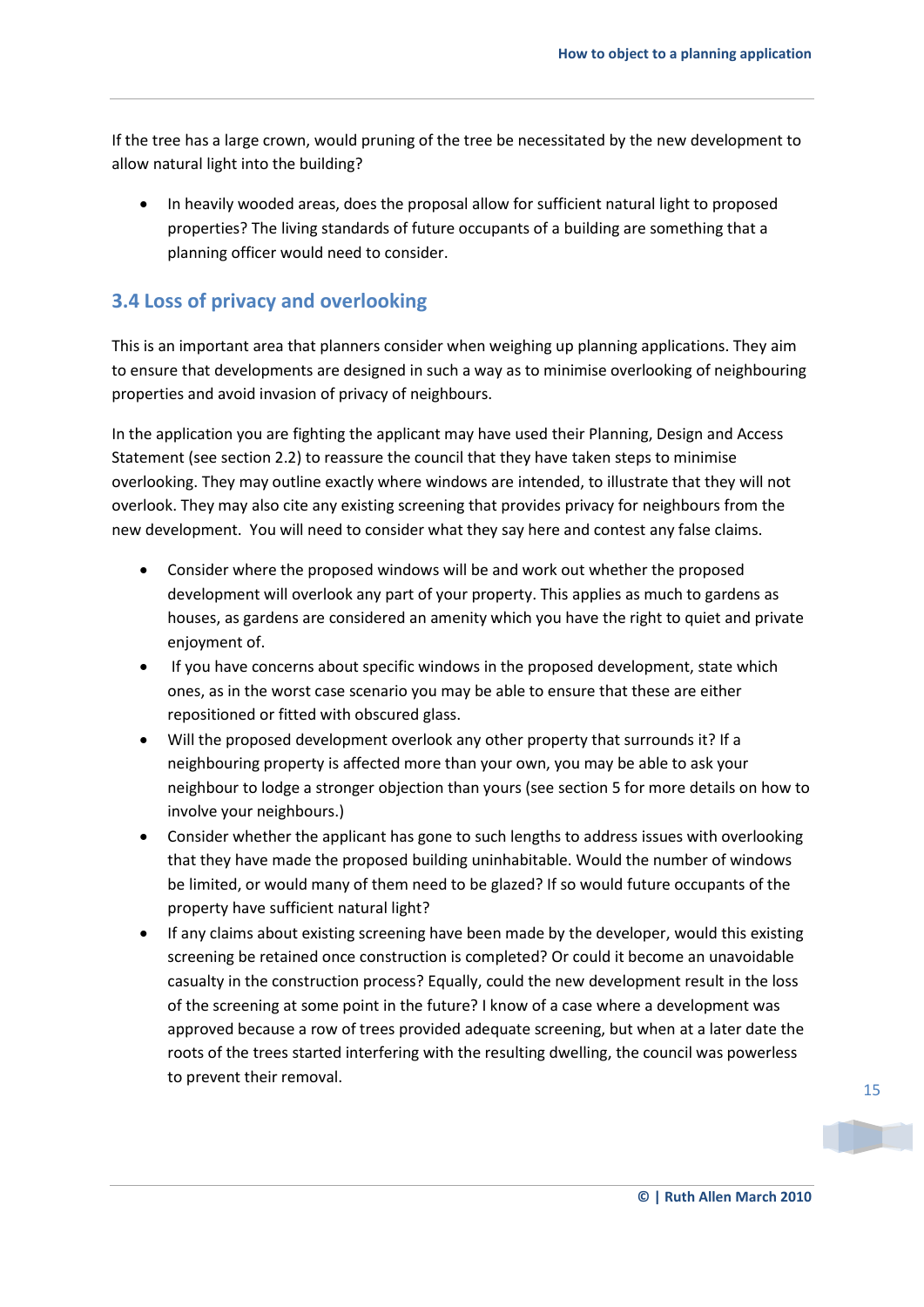#### **Human Rights Act**

It may also be worth citing in this point of objection the responsibilities of the council under the Human Rights Act, in particular Protocol 1, Article 1. This states that a person has the right to peaceful enjoyment of all their possessions, which includes the home and other land.

Additionally, Article 8 of the Human Rights Act states that a person has the substantive right to respect for their private and family life. In the case of Britton vs SOS the courts reappraised the purpose of the law and concluded that the protection of the countryside falls within the interests of Article 8. Private and family life therefore encompasses not only the home but also the surroundings.

### **3.5 Overshadowing/loss of light**

In the application you are fighting the applicant may also have used their Planning, Design and Access Statement to reassure the council that the extent of the proposed physical spacing between the new development and existing buildings would ensure that there are no significant overshadowing issues to be considered. This is something you should double check yourself against the site measurements - developers will always claim that there is sufficient space between buildings.

If you feel you have grounds to object here, you should once again quote any relevant planning policies set by your council and then state how you feel the proposed development contravenes them. If the proposed development is at a close proximity to your own, you may want to cite the precise measurements to illustrate your point.

Any grading of the land is also relevant here. If the development is on land higher than yours, the close proximity combined with the height may mean that it would substantially overshadow your property.

It is also worth considering the orientation of your property and the proposed development to the sun. Does the sun rise and set in such a way that your property would be afforded less natural light should the development go ahead?

It is important to remember that planners are not concerned with the loss of an acquired right to light. A right to light is generally 'acquired' when light has been enjoyed through a defined aperture of a building for an uninterrupted period of 20 years. Rights to light in principle are civil matters between neighbours and are independent of the planning system.

In planning terms, a property owner has the right to a certain amount of light, but not to all of the light that was once enjoyed. Planners are concerned only with whether a development would lead to an unacceptable loss of light. You may want to ask your local planning department for guidance about what would be considered an unacceptable loss of light according to their policies.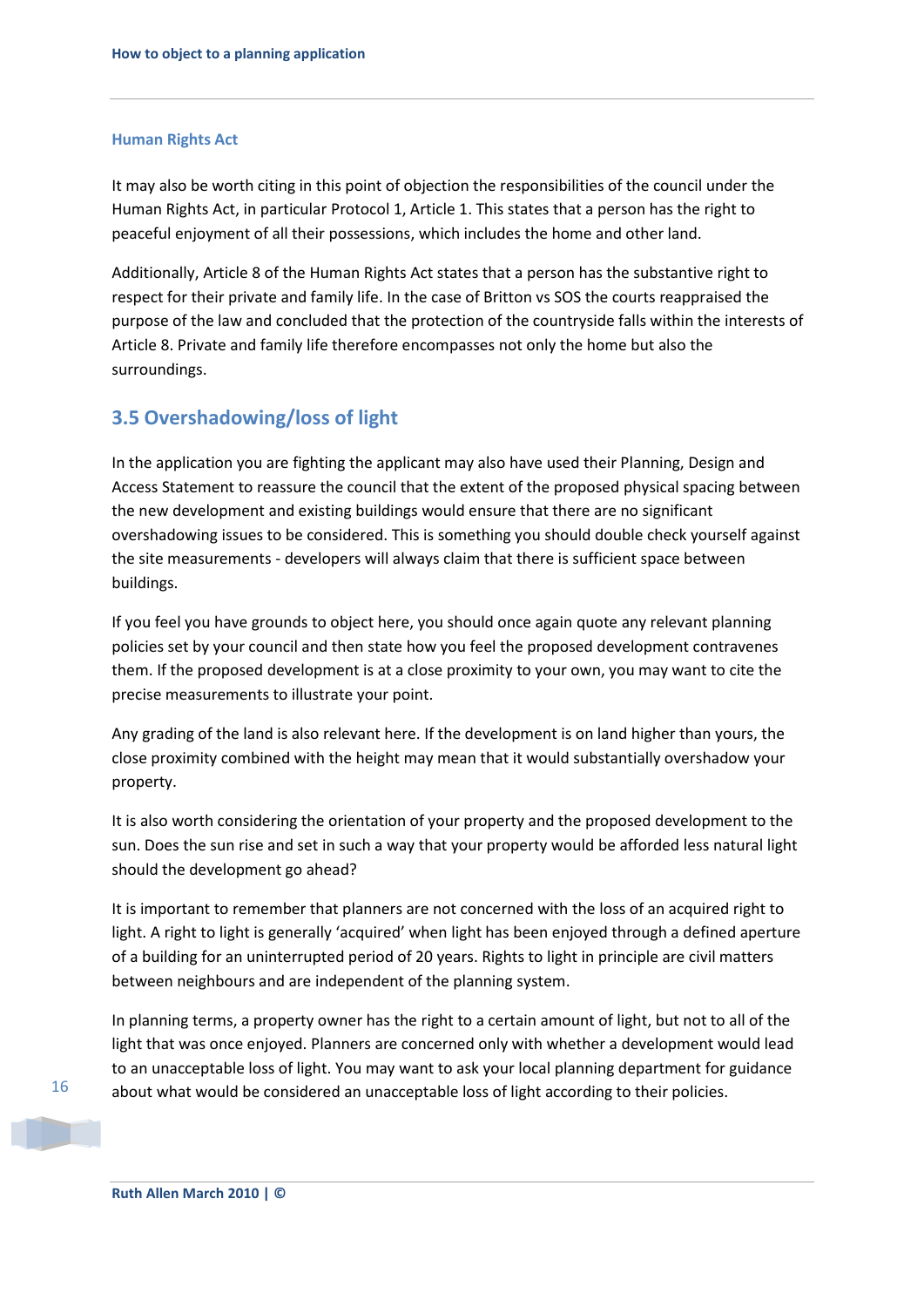### **3.6 Highway safety, inadequate parking and access**

Highway safety is obviously a priority for councils but inadequate parking is less so, as councils are generally under pressure to reduce the number of cars on the road and encourage more people to cycle or use public transport. However there is no getting away from the fact that more buildings equals more cars, so issues with inadequate parking would inevitably put more of a burden on highway safety.

You should consider whether there are any potential issues here that you should raise. Your council is likely to have parking guidelines that set the minimum level of car parking that new developments should offer, according to their size. You should check that the proposed development will meet these. Take into account that any loss of on-road parking will counteract any new spaces created. If the proposed development is likely to generate a significant increase in the amount of local traffic, any loss of on-road parking could mean the loss of a valuable residential amenity.

Accessibility of parking is also an important issue to consider. Does the development plot size and orientation lend itself to accommodating more cars, or will any spaces created lead to potential highway safety issues from people trying to squeeze their cars into an inadequate space?

### **3.7 Ground stability and drainage**

Your council is likely to have policies regarding development on unstable land. Here, the main aims at the planning stage are to minimise the risks and effects of land instability on property, infrastructure and the public.

If you have any concerns about the impact the proposed works could have on the stability of your property or the surroundings you should include this as an objection. For example the land concerned may be graded or sloping in some way, or perhaps subsidence is a concern. Any excavation work could have a serious adverse impact upon the stability of the existing structures and you should point this out.

If the land is sloping in any way you may also have concerns about drainage that you wish to raise. In my experience the planning officer will often ask the water authority to inspect the plans for potential issues, but it can't hurt to raise any concerns you have here.

### **3.8 Non-compliance with other council planning policies/government planning guidance**

You will now have detailed most of the areas of council and government planning policy that you consider the proposal to contravene. However, there may be other policies that you have discovered, or indeed that the applicant has identified in their favour in their Planning, Design and Access Statement, that you have not addressed within the context of your points of objection. You could include any such points here. See section 2.2 for some sample text that may be useful here.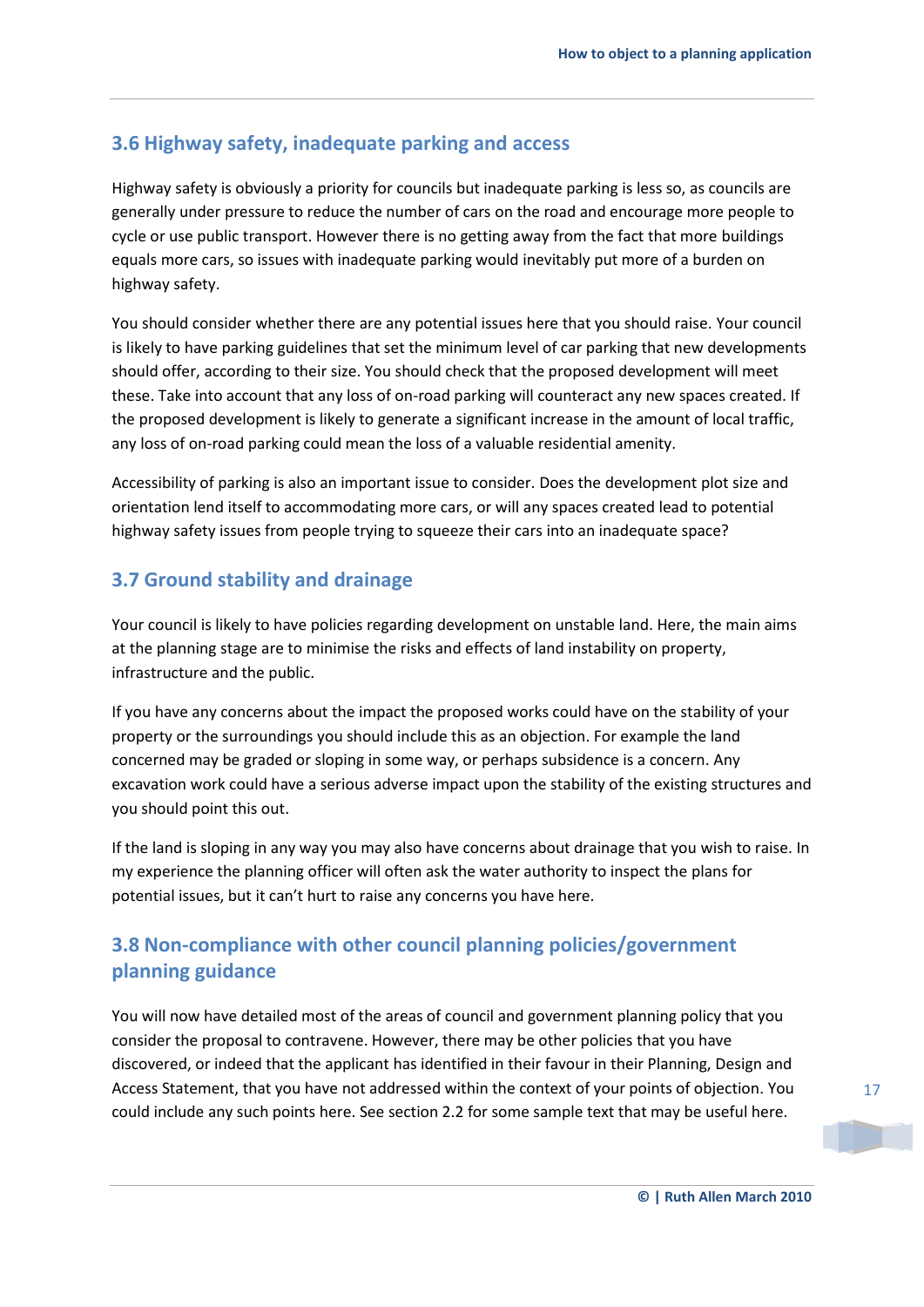# **4. Writing your objection letter**

Once you have thoroughly researched the planning proposal and investigated all the key areas you wish to object to, you can start forming your letter. One of your main goals with the letter is to make the case officer's job as easy as possible for them. If all goes to plan they may well be reading through dozens of letters like yours so you should keep your letter succinct and speak in their language.

Remember the case officer can only work within the policies and guidelines set by the council, so it is important that any points you raise are relevant to these. Referring to non-planning issues will just make the letter longer, undermine your case, and take up more of the case officer's time.

#### **Opening**

You should address your letter to the case officer listed on the Notice of Planning Proposal and you will need to reference the planning application number and address. In the opening paragraph state clearly the reason for your letter and the level of your concern, and then move quickly onto listing your specific points of objection.

#### **Body**

List your points of objection in order, starting with the strongest first, and explain the reason for each objection. Number your points for ease of reference and use subheadings to make your separate points clear. With each point, you should quote any related council policy. Differentiate this text from the main body text of the letter so that it is clear when you are quoting something.

#### **Concluding**

Once you have listed all your points of objection, quoted the council planning policy that each relates to and explained the reason for each objection, you need to conclude your letter. You may wish to bear the worst case scenario in mind here. If the worst comes to the worst and the application is approved, are there any measures you would want the council to take to make the duration of the works more bearable for you? It may be worth asking the council to consider using its powers to enforce controlled hours of operation and to ensure that consideration is given to how and where construction vehicles and staff would gain access to the site for unloading and parking without causing a highway hazard or inconveniencing neighbours. Conditions need to be included in the approval notice for a planning application if they are to be legally binding so it is important that you make any such requests at this stage. They do not weaken the objections you have made.

You should finish by formally requesting that the council take your objections into consideration when deciding the application. If appropriate, you may also wish to extend an invitation for a representative of the planning department to meet you at your property (perhaps during their site visit) to allow you to illustrate your objections at first hand.

The sample letter in section 10 illustrates all of the points outlined above, and can be adapted to suit your needs.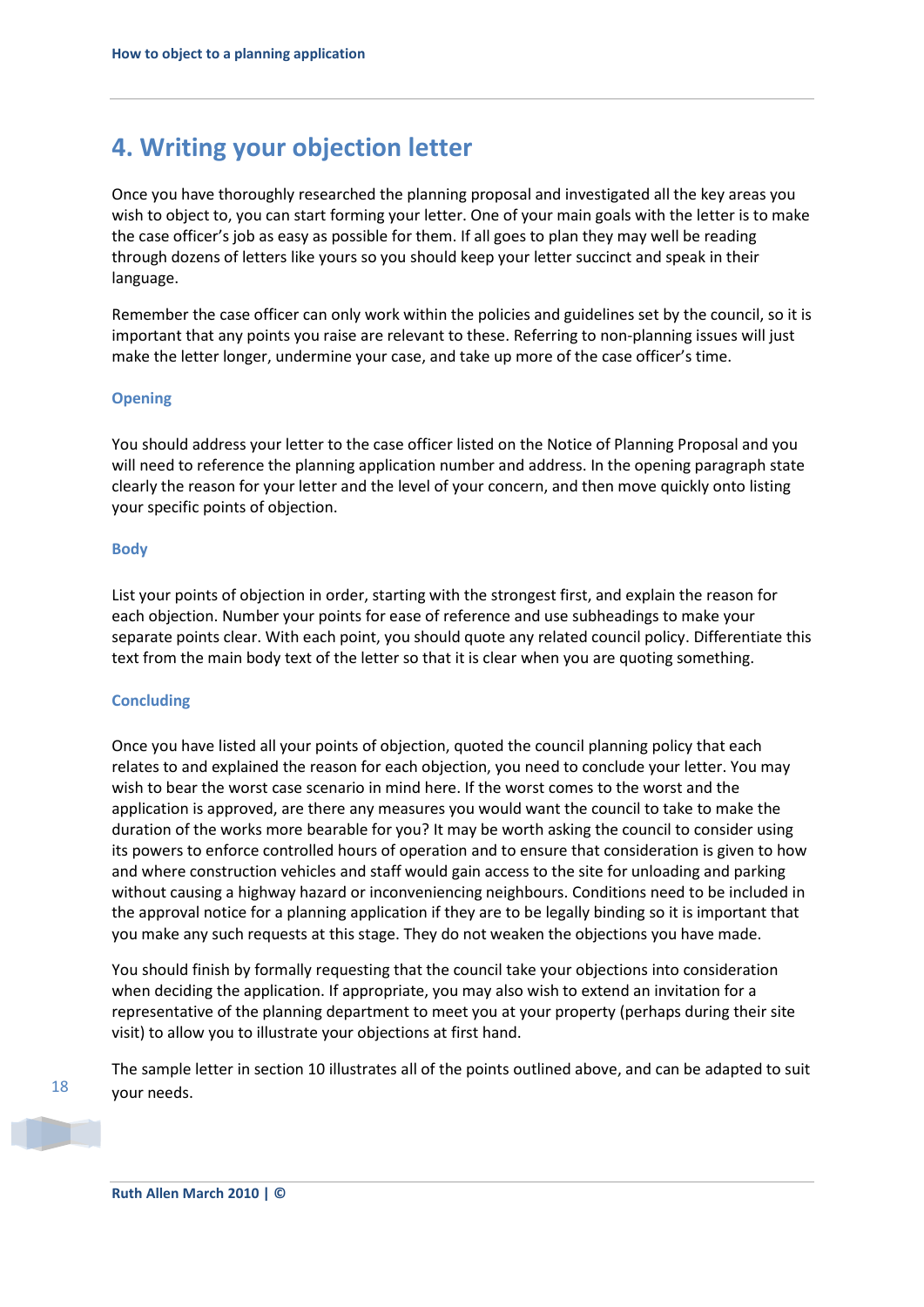#### **Your comments made public**

Many councils make comments on a planning application open to public view, both in person and via their website. Remember that this means the person making the application will be able to view your comments so only include information that you are comfortable with them seeing. The positive side of this is that you can also view other people's comments on the application which may provide you with an idea about the level of support for your position.

# **5. Getting support for your position**

Most councils will accept your comments on a planning application either by email, fax or letter. You may prefer to email your letter for convenience but I have always found a formal letter to be more effective. This way you can also retain control over how many letters are sent. By this I mean that your next task is to get as many of your neighbours as possible to object to the application as well. Individual letters are more effective than a petition and demonstrate the weight of local opposition.

As you have put so much research into your letter, it is likely that you have made the strongest case possible, so you may want to ask your neighbours if they would be willing to sign a copy of your letter. Simply reproduce your letter with their address at the top, ensure you amend any points that may not apply to them in the way you've worded it, or add any specific objections they may be able to make that you cannot, and leave space for their signature and name at the bottom. Then all they have to do is sign.

Alternatively you may feel that personalised letters would more effective – you could provide your neighbours with a copy of your letter to help give them some guidance, or point them in the direction of this Ebook!

# **6. Final tasks**

You may wish to contact the case officer when the publicity deadline is approaching to check whether they want to view the site from your property at any time during the site visit. This is primarily so that you can check that a site visit will definitely be taking place, but also because I have often found that the planning officer is likely to have had some time to consider the application by now and will sometimes be willing to give you a steer at this point about which way they are thinking.

You can ask the council to acknowledge receipt of your objection letter and you can also ask that they notify you when a decision has been made on the application (you may need to provide them with a stamped addressed envelope). It is in your interest to be notified as soon as a decision has been made because if the planning officer is minded to approve the application, you will need time to prepare for the next step (see section 7).

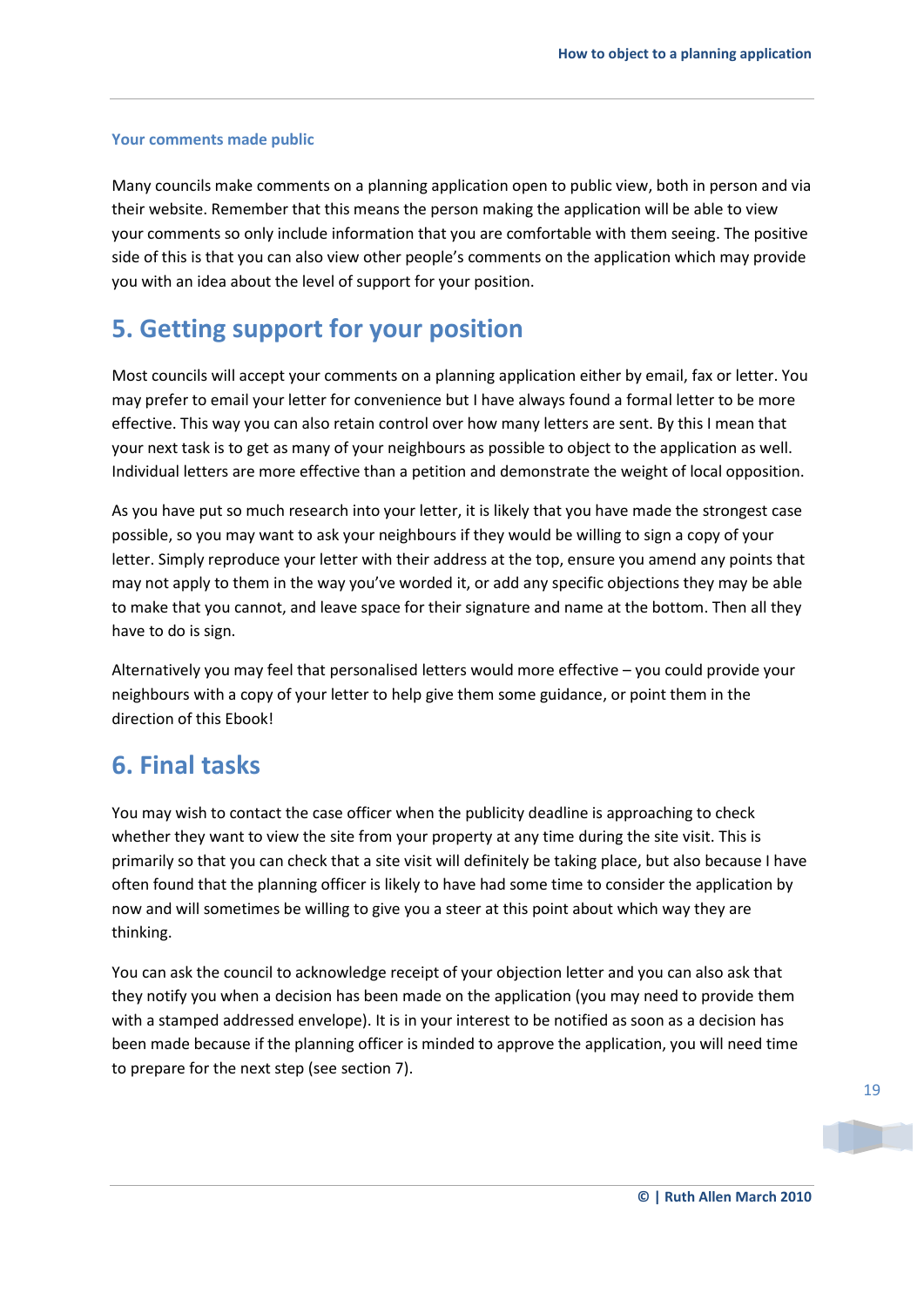# **7. Taking it to the Planning Board**

One of the key reasons for involving your neighbours in objecting to a proposal is because the level of objections received by the council will dictate how the proposal is determined. If a planning officer is minded to approve an application but a sufficiently high number of objections have been received then the proposal must also go before the Planning Board for consideration.

Under the written constitutions that most councils work in line with, decisions on most planning applications are delegated to planning officers. The Planning Board, made up of elected councillors, decides on larger or more controversial applications. Any application where the planning department has received a significant number of letters of comment or a petition bearing a significant number of signatures (speak to your local planning department to find out how many this is in your area), and where these conflict with the planning officer's recommendation, may be put forward for determination by the Planning Board.

Anyone who has objected is informed of this and is given the opportunity to speak at the meeting, to put their case forward.

#### **Getting the support of your local councillor**

It may be worth asking your local ward councillor for their support as they can make a formal request for a planning application to be put forward for determination by the Planning Board. If you don't think you'll be able to get enough objections together to ensure that this happens anyway, your councillor may be willing to do this on your behalf.

On your council's website you should be able to find a list of councillors to help you identify which councillor/s represent your ward and what their contact details are. If there is more than one, it is worth checking their names against the members of the Planning Board. If your councillor is also on the Planning Board they will be in a much better position to support you and provide helpful advice and guidance.

#### **Applying to speak at the Planning Board**

If you feel strongly enough that you wish to make your case to the Planning Board, you should submit a written (or email) request to speak at the meeting. You will need to find out the date and time of the meeting and what the deadline is for making such a request (generally about a week before the meeting).

Prepare what you want to say before hand to make sure you cover all your points. The case officer will have submitted a detailed report regarding the application, and this may provide you with useful points of reference. You can also submit your own supporting information to the Planning Board in advance of the meeting.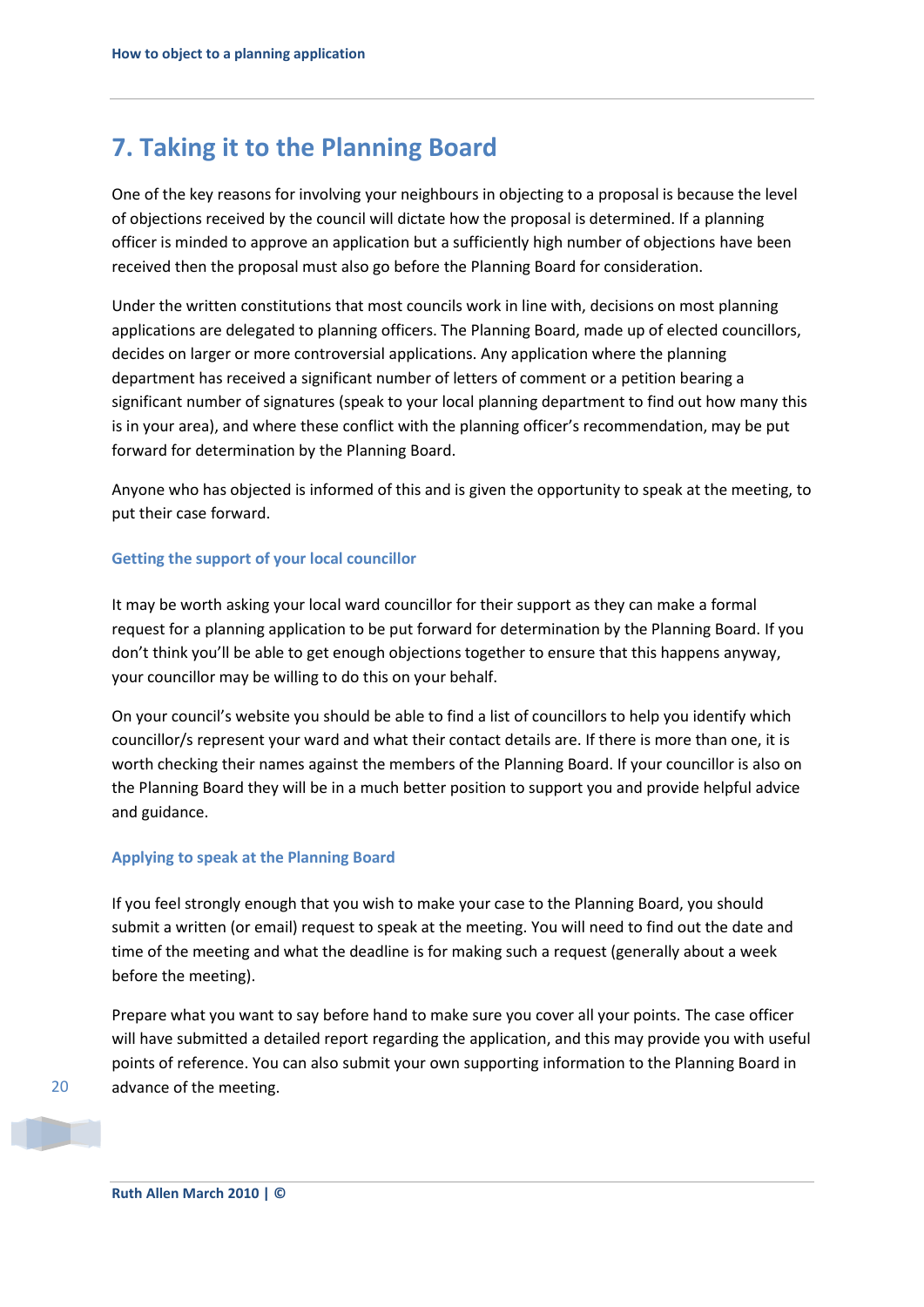At the meeting, you will probably be allowed to speak for five minutes, with up to three speakers allowed. Just like your objection letter, you should keep your presentation short and succinct. Stick to the time limit and confine your comments to material planning considerations (see section 3).

# **8. Appeals**

A developer submitting a planning application can appeal to the Secretary of State if they disagree with a planning application decision. Unfortunately an objector has no such right of appeal. If you are dissatisfied and feel that the council has acted illegally, irrationally or with procedural impropriety when making a decision, you may be able to appeal to the Ombudsman. However the Ombudsman will only look at a case if you have given the council the opportunity to review your concerns first.

# **9. Useful websites**

### **Planning Aid**

Planning Aid provides free, independent and professional town planning advice and support to communities and individuals who cannot afford to pay planning consultant fees. It complements the work of local planning authorities, but is wholly independent of them. Areas where it can offer advice include:

- Commenting on planning applications
- Understanding and using the planning system
- Participating in preparing plans
- Preparing your own plans for the future of your community
- Applying for planning permission or appealing against refusal of permission
- Representing yourself at public inquiries

### [www.planningaid.rtpi.org.uk](http://www.planningaid.rtpi.org.uk/)

### **Communities & Local Government**

Communities and Local Government sets national planning policy, ensuring that people have decent affordable homes in well-designed accessible environments while protecting the countryside.

Its website, [www.communities.gov.uk](http://www.communities.gov.uk/) contains useful planning information and guidance as well as factsheets about common areas of planning concern, such as privacy and overshadowing. There is also advice on planning permission, online applications and guidance on how the planning system works on its Planning Portal, [www.planningportal.gov.uk](http://www.planningportal.gov.uk/) You can use the Planning Portal to identify information about which Local Authority is responsible for planning in your area, the development plan for your area, contact details for your local authority and links to its website.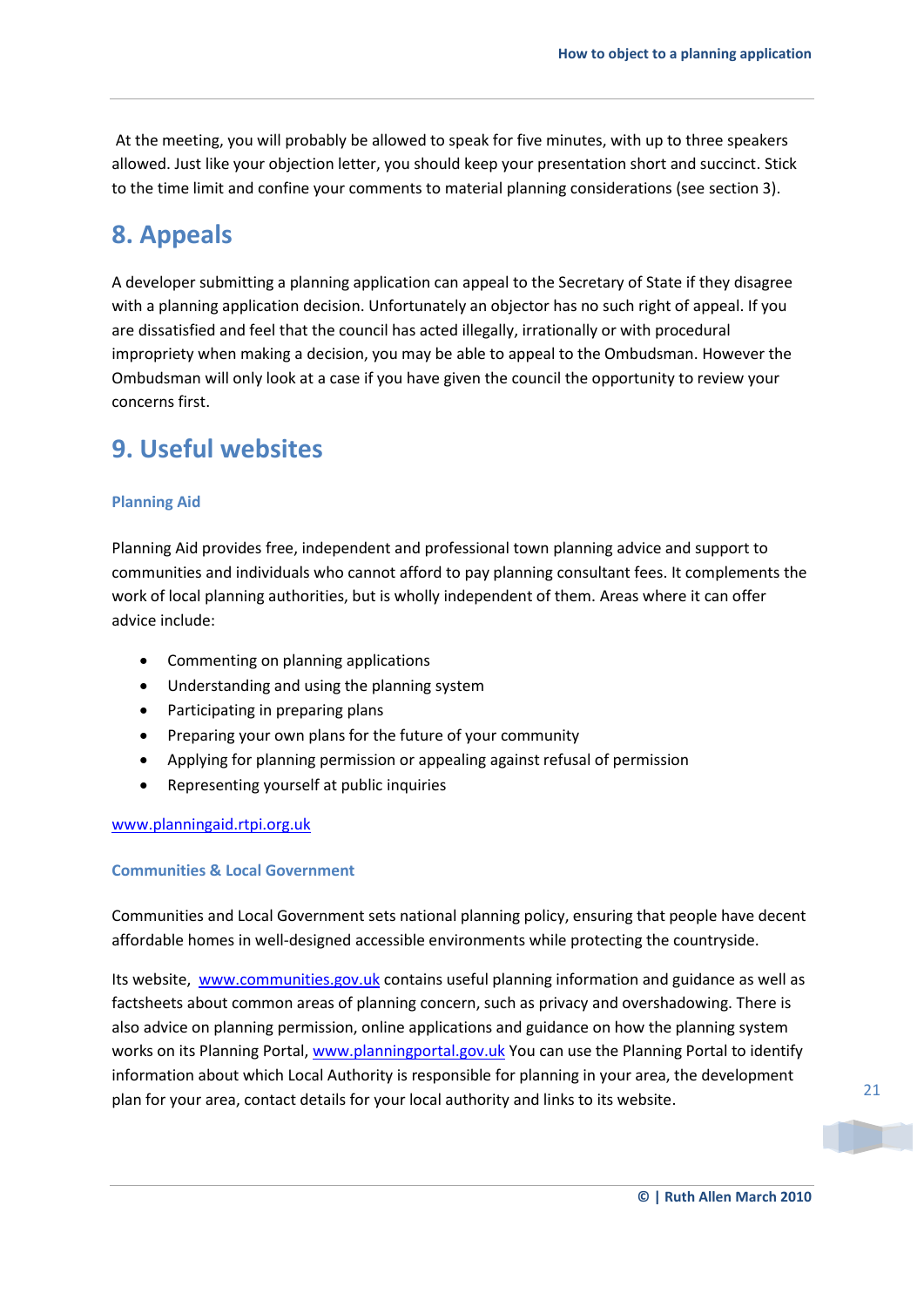# **10. Sample letter**

[Your details here]

[Date]

[Council address here]

Dear Mr/Mrs/Ms X,

#### **RE: Planning Application XXXXXXXXX: [address of development site here]**

We wish to make you aware of a number of strong objections that we have with regard to the proposed development of an additional property on open space to the side of [address of development site], application number referenced above. As an immediate neighbour to the site of the proposed development, we are of the view that the proposed development will have a serious impact on our standard of living. Our specific objections are as follows:

#### 1. **Detrimental impact upon residential amenities**

*District Wide Local Plan, Policy 4.19: Proposals for development should be of good design and respect the character of the surroundings. The Local Planning Authority will have regard for i) the appearance and treatment of spaces between and around buildings ii) the amenities of neighbouring residents.* 

*District Wide Local Plan, Policy 6.2: Residential development will be permitted except ii) where it would demonstrably harm the character or appearance of an area or amenities enjoyed by local residents.* 

*District Wide Local Plan, Policy 6.49: In determining applications for residential infill development, the LPA will take into account the form, size and character of adjoining development. An acceptably sized plot in a high density area may not be of acceptable size in a low density area typically characterised by larger properties built on substantial plots. The means of access should be both safe and convenient, and should not adversely affect the amenities of any existing residential property. Adequate provision should be made for car parking. There should be sufficient space between old and new buildings to maintain the amenity and privacy of adjoining houses.* 

*District Wide Local Plan, Policy 6.8: Infill residential development will be permitted in appropriate locations subject to detailed considerations including density, height, site coverage, means of access, landscaping, physical considerations, open space and parking provision. New developments will be expected to (i) complement and respect the character and amenity of neighbouring developments ii) provide a high standard of layout and design that ensures adequate privacy for the occupants of the building and of adjacent residential properties (iii) provide a pleasant and safe residential environment*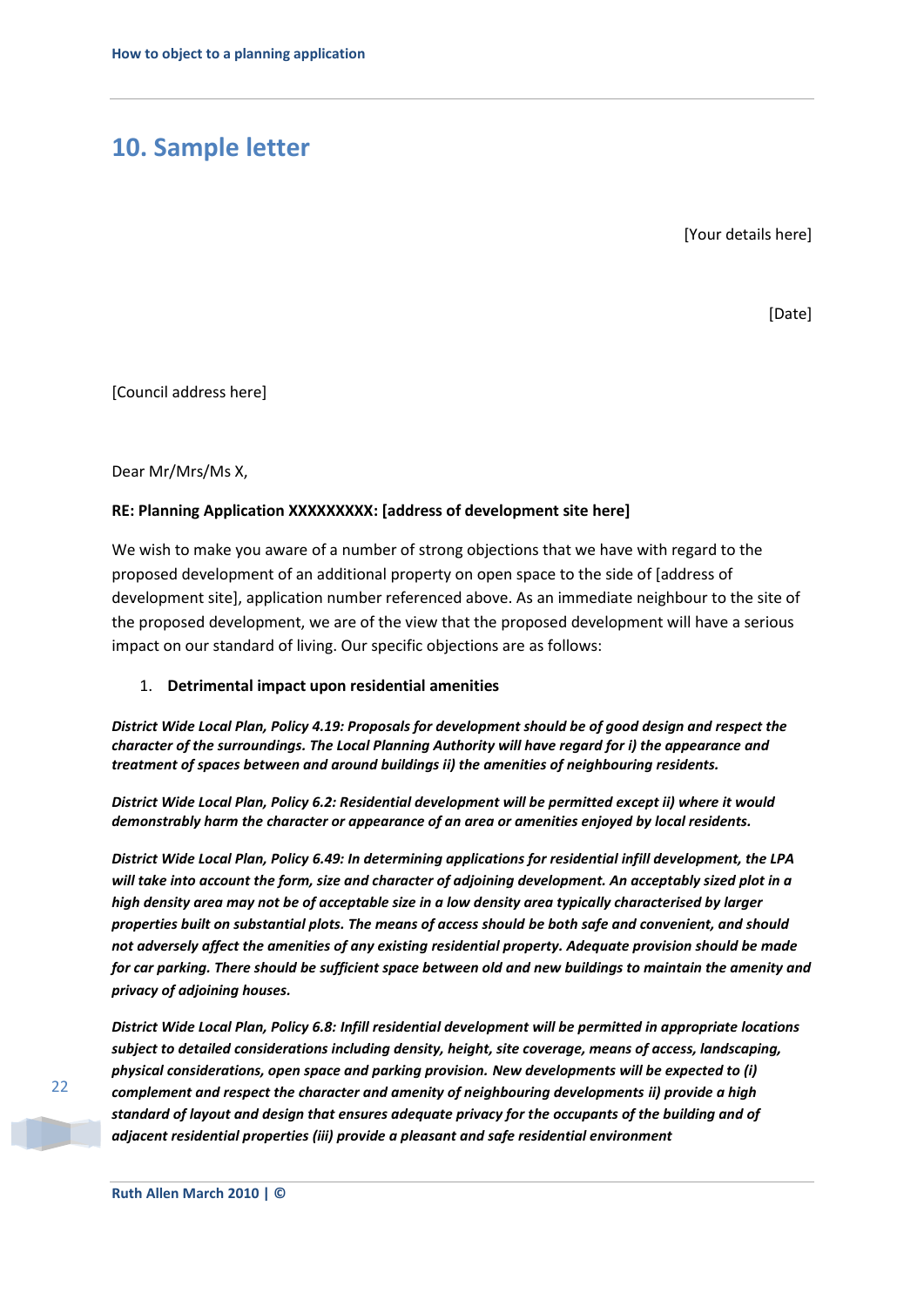We believe that the proposed development is a direct contravention of these policies. It does not respect local context and street pattern or, in particular, the scale and proportions of surrounding buildings, and would be entirely out of the character of the area, to the detriment of the local environment. The properties along X Road are typically characterised by large plots with large spacing between. The proposed dwelling would be just 1m from X X Road and just 1m from the boundary with X X Close. Access to the rear of X X Road and the new proposed property would be extremely limited. The proposed dwelling is a three storey detached house, yet its proportions are smaller than the neighbouring semi-detached property and a great deal smaller than the neighbouring detached property. The proposed dwelling incorporates an external porch unlike any other neighbouring property, so the scale and design of the development will be entirely out of keeping.

The proposal would demonstrably harm the amenities enjoyed by local residents, in particular safe and available on-road parking (see point 6), valuable green space (see point 3), privacy (see point 5) and the right to enjoy a quiet and safe residential environment.

### 2. **Need to avoid town cramming**

### *District Wide Local Plan, Policy 4.25: The Local Planning Authority will require that, where necessary, development proposals include sufficient land for planting and landscaping.*

*District Wide Local Plan, Policy 4.51: The appearance and treatment of the spaces between and around buildings is also of great importance. Where these form part of an application site, the landscape design will often be of comparable importance to the design of the buildings and should likewise be the subject of consideration, attention and expert advice. The aim should be for any development to result in a benefit in environmental and landscape terms*

*District Wide Local Plan, Policy 6.52: In re-using land in the existing built up area the Local Planning Authority will attempt to balance the demand for housing provision with the need to avoid town cramming. The appropriateness of residential redevelopment will depend on the social, environmental and economic characteristics of the site and the local area.* 

We believe that the proposed development is a direct contravention of these policies. The proposed dwelling would significantly alter the fabric of the area and amount to serious 'cramming' in what is a low density road (see point 1). The applicant states that the proposed dwelling would have a large garden, but the nature and orientation of the plot means that the garden would actually be very small for a three-storey dwelling, particularly compared with the large plots typically enjoyed by the surrounding properties. The proposal allows very little space for landscaping and we believe that it would lead to gross over-development of the site. The proposed development would not result in a benefit in environmental and landscape terms, to the contrary it would lead to the loss of valuable green space.

### 3. **Protection of valuable open space under TPO**

We have grave concerns about the adverse effect the proposed development would have on a large English Oak tree under TPO. Our concerns relate to: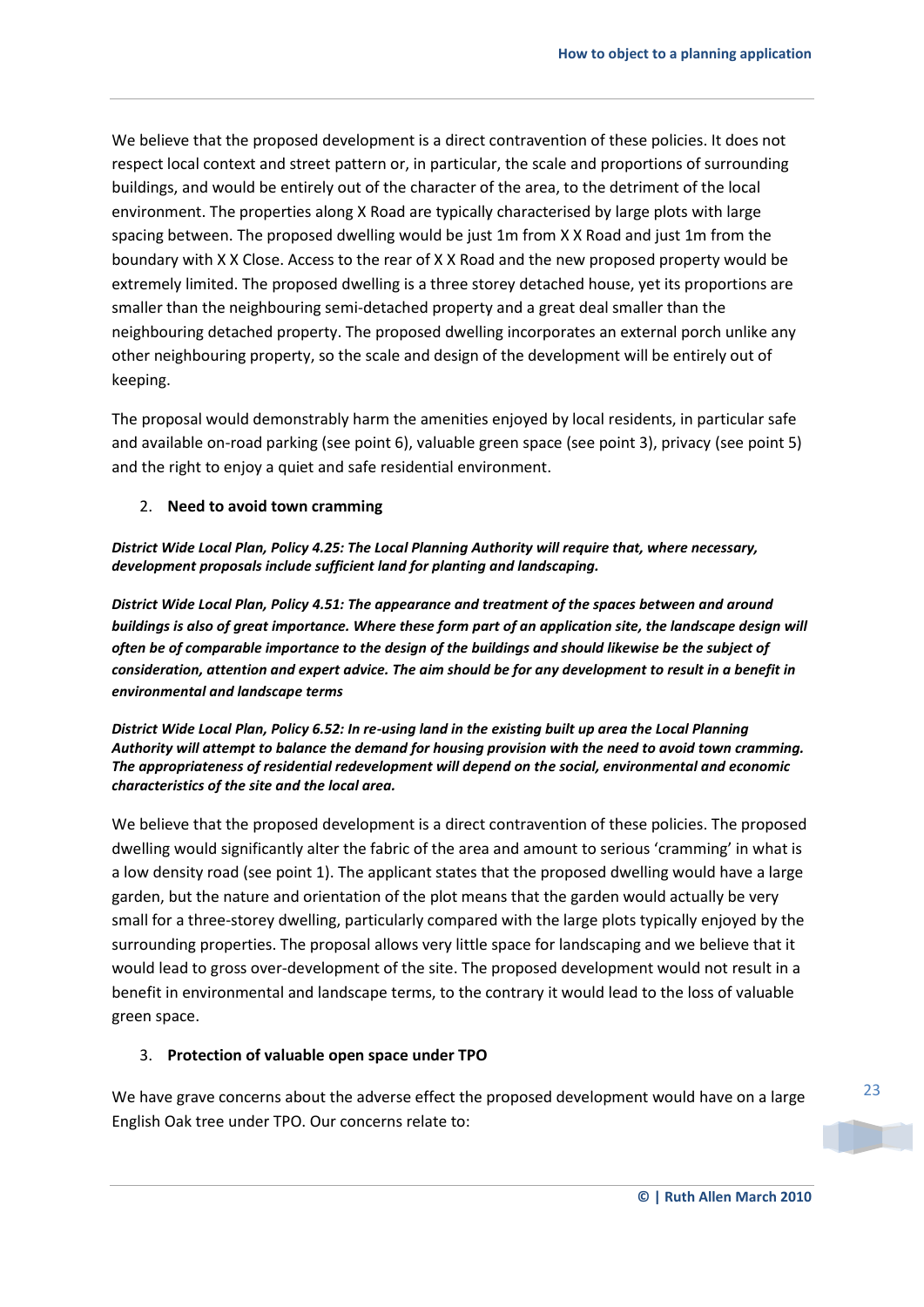a) the impact upon the crown of the oak and its future growth. Having reviewed the tree survey submitted with the planning application, we believe some of the information supplied to be incorrect, in particular the claim that pruning will not be required and is unlikely to be required in the future. The crown of the tree is so close to the back of the proposed dwelling that it would actually foul the building, and constant subsequent pruning of the tree would be required. This is clearly evident when the land is viewed along the building line from the rear of our property (please see enclosed photo) and we would welcome a visit from the planning officer or tree officer to illustrate this at first hand. The proposed dwelling incorporates windows only to the front and rear of the property. But the rear of the property is heavily covered by the oak tree which will allow little natural light into the property. We seek reassurance that, if the proposed development is approved, future occupants of the new development would not have the right to request the removal or pruning of the protected tree or other trees vital to the character of the area to increase the amount of natural light the proposed property would receive. We feel that the proposed development makes no consideration for the living standards of future occupants of the development, which would enjoy little natural light when the surrounding protected trees are in full leaf.

b) the potential damage that heavy excavation equipment and the extent of excavation for the development would have on the root system of the tree and those of two neighbouring oaks also under TPO. The tree survey indicates that the root system of the tree would reach beneath the proposed dwelling, therefore we also have concerns about the effect that the roots could have on the foundations of the property in the future and requests to remove the tree that might stem from this.

One of the council's broad aims set out in the **District Wide Local Plan** is to protect or enhance the local environment including wildlife habitats, trees and woodland. The woodland concerned is a wildlife haven for many birds and animals and the oak trees under TPO add significantly to the amenity of the area.

*District Wide Local Plan, Paragraph 6.11: It is important that development of vacant urban land should not involve the loss of valuable open space. Furthermore, sensitive planning control is necessary to ensure that the cumulative effects of redevelopment do not damage the character and amenity of established residential areas.*

Green open space is in scarce supply in our area and this woodland site and the trees on it provide a valuable contribution to the street scene and area and are an amenity for local residents.

#### 4. **Ground stability and drainage**

*District Wide Local Plan, Paragraph 3.57: Government guidance on land stability contained in PPG14 'Development on unstable land' states that the principle aims of considering land instability at the planning stage are to minimise the risks and effects of land instability on property, infrastructure and the public, and to assist in safeguarding public and private investment by a proper appreciation of site conditions and necessary precautionary measures*

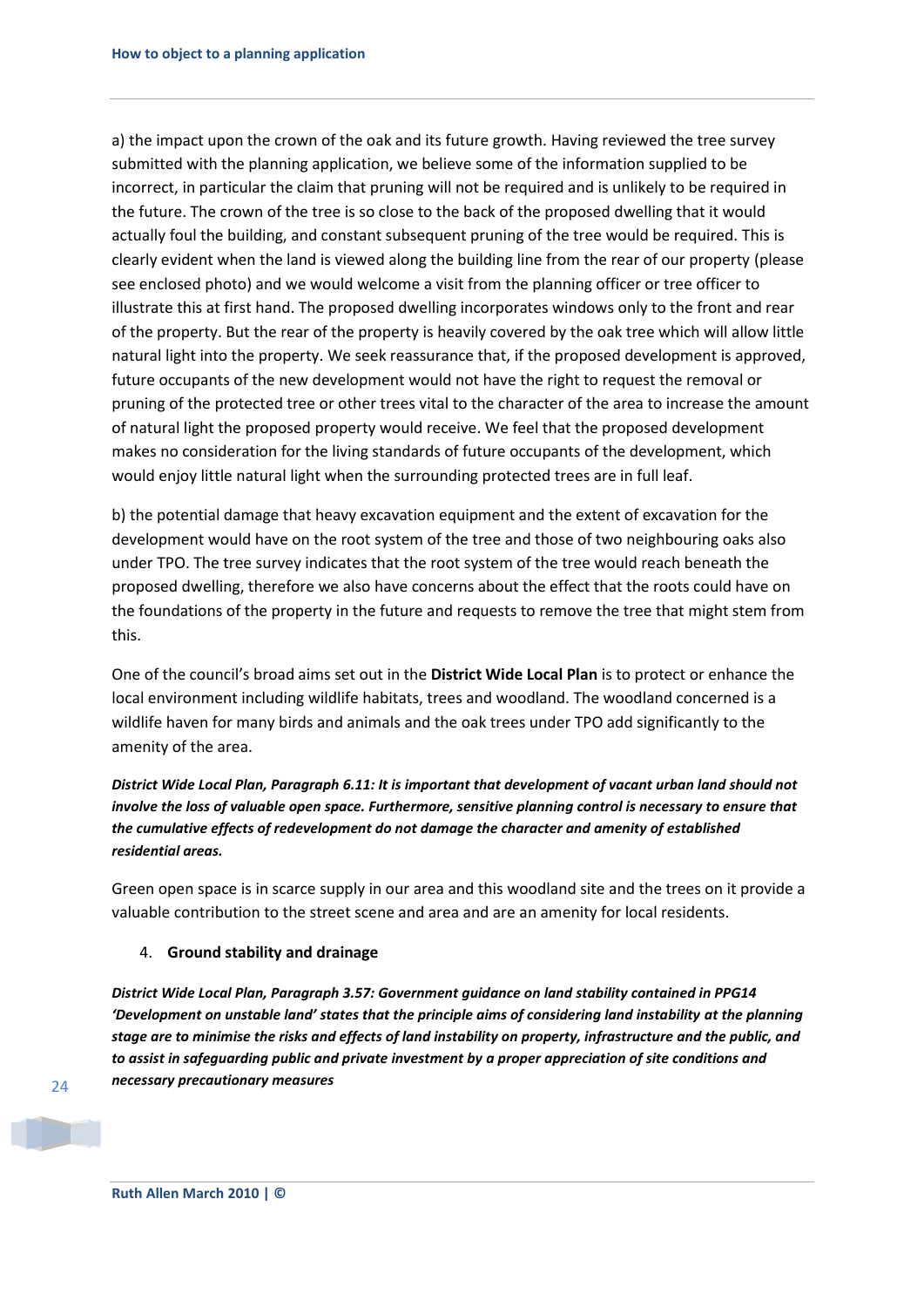*District Wide Local Plan, Paragraph 3.60: The structure plan acknowledges that the stability of land can have significant implications as to what form of development is appropriate or could be considered. There are circumstances where the instability of land may preclude certain types of development, and implementation policy B requires that when preparing local plans and determining applications for development the local planning authorities should take into account the stability of the site and its surroundings.*

### *District Wide Local Plan, Paragraph 3.62: certain areas of the borough have been identified where particular consideration of instability will be needed, in particular land that is graded and subject to subterranean water flows.*

We have serious concerns about the impact the proposed works could have on the stability of our property. The land is steeply graded, and subsidence is already a concern with the existing properties at X and X X Road. Any excavation work could have a serious adverse impact upon the stability of the existing structures. In addition, proposed necessary works to X X Road, including the relocating of two large windows, will involve substantial works including the removal of a chimney flue on the rear of the house. The works will also require the demolition of a large support structure incorporating a balcony from the side of X X Road. These are major works to be carried out on a circa-1930s property and we have serious concerns about the impact that such works could have on the stability of our own adjoining property.

The land in question incorporates a steeply sloping bank and was once the site of a stream. Significant moisture in our garden leads us to believe that there may still be some form of watercourse running beneath the land. We have concerns about the impact of the proposed development on surrounding properties in terms of drainage as well as ground stability.

### 5. **Loss of privacy and overlooking**

### *District Wide Local Plan, Policy 6.8: New developments will be expected to (ii) provide a high standard of layout and design that ensures adequate privacy for the occupants of the building and of adjacent residential properties.*

The proposed site of development is at such an angle that the primary amenity area of our garden, a raised terrace with seating, would be severely overlooked from the top rooms of the new development, resulting in a serious invasion of our privacy.

We believe that the proposed development is a direct contravention of Policy 6.8 of the District Wide Local Plan. The design of the proposed development does not afford adequate privacy for the occupants of the building or of adjacent residential properties, particularly with regard to their right to the quiet enjoyment of garden amenities. We would urge you to consider the responsibilities of the council under the **Human Rights Act** in particular **Protocol 1, Article 1** which states that a person has the right to peaceful enjoyment of all their possessions which includes the home and other land. We believe that the proposed development would have a dominating impact on us and our right to the quiet enjoyment of our property. **Article 8** of the Human Rights Act states that a person has the substantive right to respect for their private and family life.

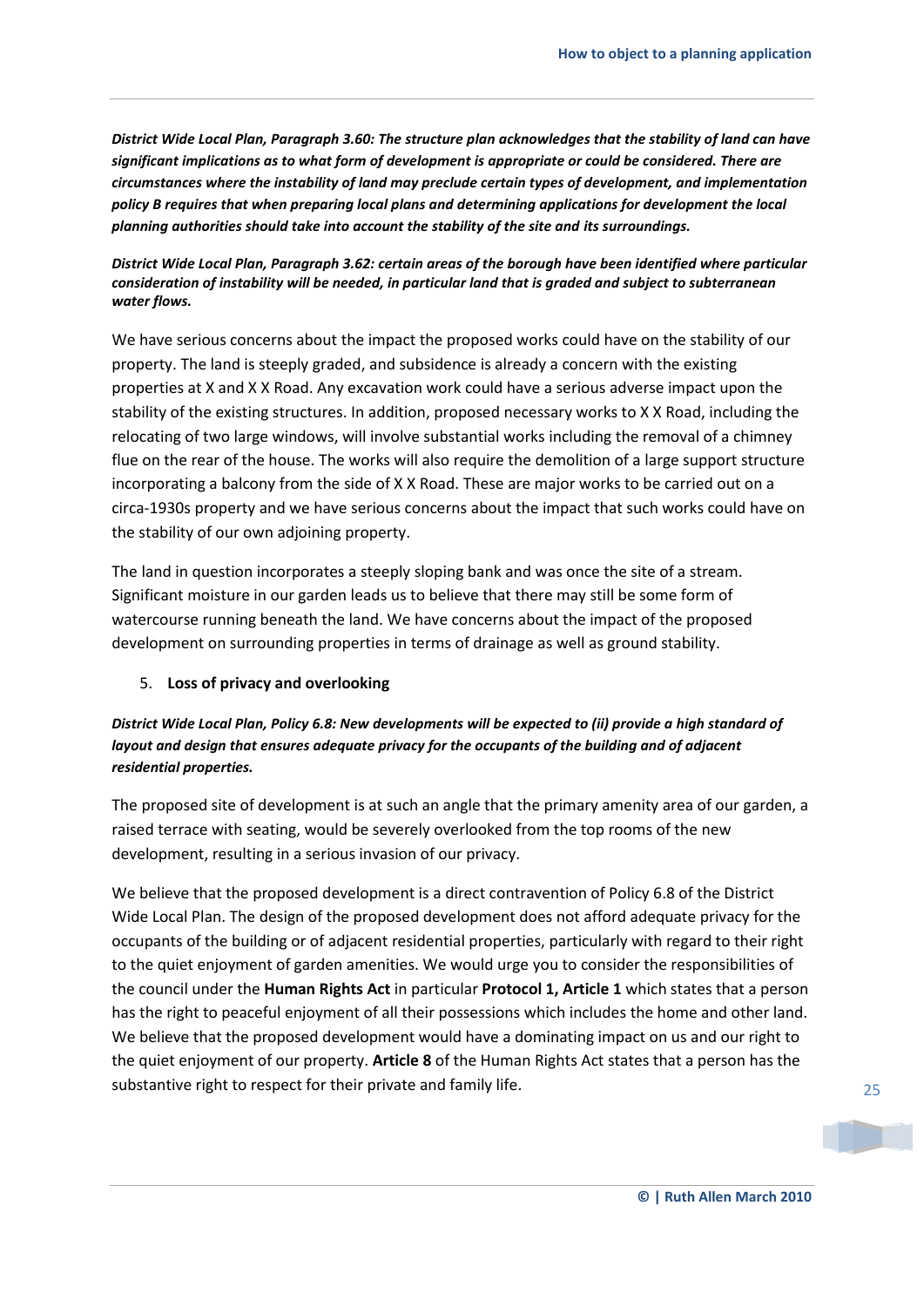In the case of Britton vs SOS the courts reappraised the purpose of the law and concluded that the protection of the countryside falls within the interests of Article 8. Private and family life therefore encompasses not only the home but also the surroundings.

### 6. **Inadequate parking and access**

*District Wide Local Plan, Appendix 4:* According to the parking guidelines set out in this document, a three bedroom house in general residential development is required to have parking space for a minimum of two cars, provided that there is access to a further unassigned space nearby. We believe that the proposed development does not provide sufficient parking space to meet these requirements. In addition to this, there is already intense on-street parking pressure on X Road, and we believe the proposed additional parking provision will damage both highway safety and residential amenity.

The driveway at X X Road currently already accommodates two car spaces. Although the submitted plans detail two off road parking spaces, the changes to the driveway layout detailed in the proposal would entail the loss of a further existing much-used on-road parking space. Therefore instead of two off-road spaces for one property and one on-road parking space, there would only be two offroad spaces now divided between two properties with potentially double the amount of traffic. Parking is already an issue on the road as none of the other properties have off road parking, so the loss of a current on-road parking space will mean the loss of a valuable residential amenity.

We also have serious concerns that the plot size and orientation will not easily accommodate cars in the layout proposed. The area concerned is a corner plot, and when a car is parked outside X X Road, this car combined with the lamppost situated between the two proposed spaces would make access to the proposed spaces very limited and only possible from one direction.

As X X Road is a let property containing five let bedrooms, the property already generates significant parking demand. The increased demand that the proposed new development would add to this, combined with the restricted access issues outlined above, will present a serious threat to highway safety.

### 7. **Non-compliance with other District Wide Local Plan policies**

*District Wide Local Plan, Chapter 2.13, Objective 4: To protect or enhance the local environment, including wildlife habitats, trees and woodland parks and gardens, urban open space, water resources, the coastline and the green belt.* 

The applicant states that the development is considered relevant to an objective stated in Chapter 2, however, we consider the proposed development to be a direct contravention of the above objective from the same chapter.

*District Wide Local Plan, Chapter 6, Objective 4: To enable the provision of affordable housing to meet local need and to ensure that the housing will continue to meet that need in perpetuity.*

26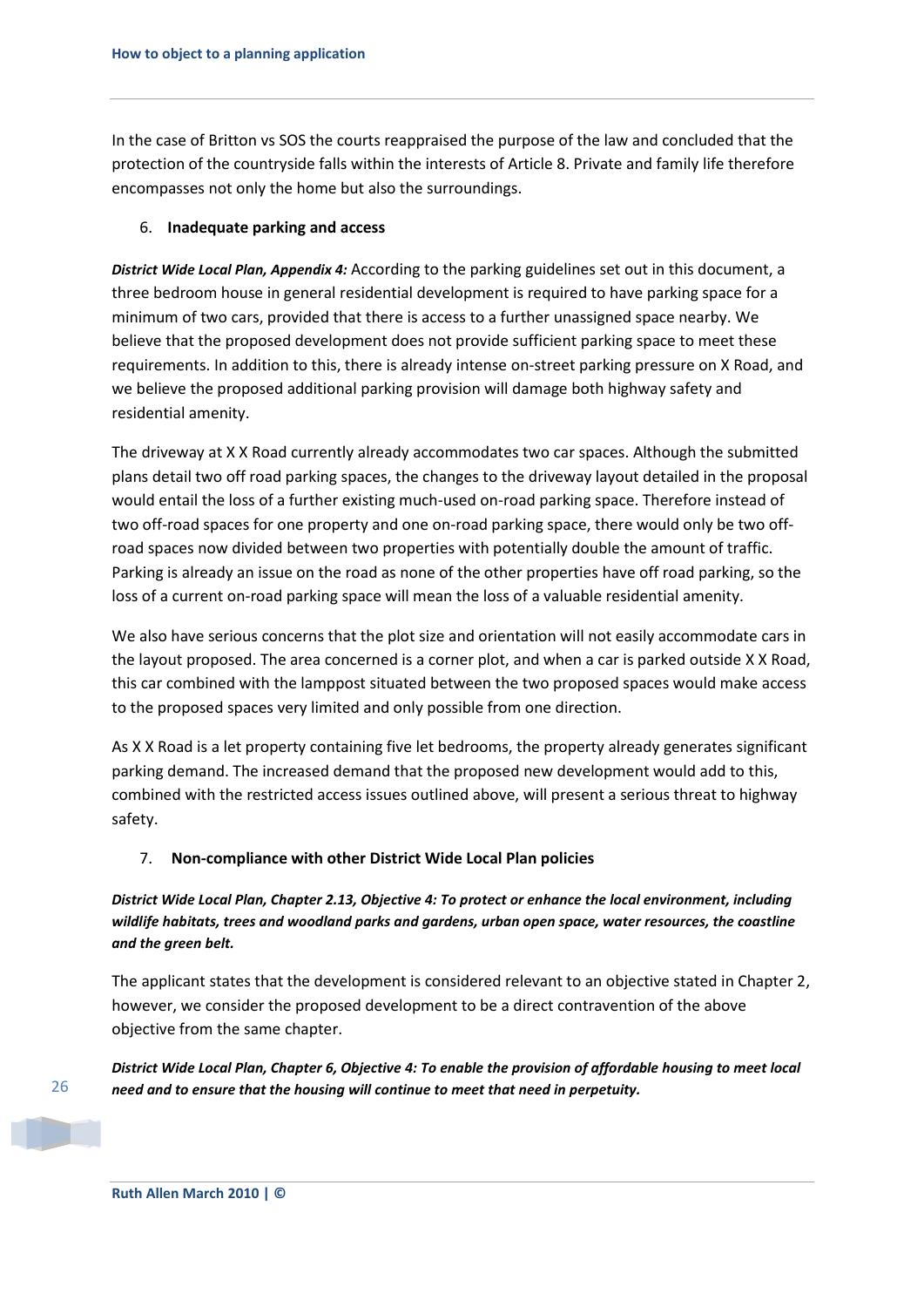The applicant states that the proposed development supports the council's above objective with regard to affordable housing. But we would like to point out that the dwelling proposed would not fall within the definition of affordable housing. House prices in the area are typically in the region of around £200,000, and as the new development would inevitably be priced at a value with reference to this we do not believe the new dwelling would be considered to be affordable to people on a low income.

### *District Wide Local Plan, Chapter 6, Objective 5: To ensure that the new housing development on infill sites is appropriate and takes account of the characteristics of each site.*

The applicant states that the development is considered to be applicable to objectives listed in Chapter 6, however, we consider the proposed development to be a direct contravention of the above objective from the same chapter. See points 1 and 2.

#### **8. Non-compliance with Government guidance**

*Government Planning Policy Statement PPS1, Paragraphs 17 – 19: The Government is committed to protecting and enhancing the quality of the natural and historic environment, in both rural and urban areas. Planning policies should seek to protect and enhance the quality, character and amenity value of the countryside and urban areas as a whole. A high level of protection should be given to most valued townscapes and landscapes, wildlife habitats and natural resources.* 

*Government Planning Policy Statement PPS3: Housing, Paragraphs 13-14: Good design should contribute positively to making places better for people. Design which is inappropriate in its context, or which fails to take the opportunities available for improving the character and quality of an area and the way it functions, should not be accepted. LPAs should encourage development that creates places, streets and spaces which meet the needs of people, are visually attractive, safe, accessible, functional, inclusive, have their own distinctive identity and maintain and improve local character.*

We believe the proposal to contravene this guidance as it is to the detriment of the quality. character and amenity value of the area, as outlined in the points above.

In conclusion we would also like to request that, should the application be approved, the council consider using its powers to enforce controlled hours of operation and other restrictions that might make the duration of the works more bearable. The proposed site of development is very small and contained, with no road frontage, so we would ask that consideration be made about how and where construction vehicles and staff would gain access to the site for unloading and parking without causing a highway hazard or inconveniencing neighbours.

We would be grateful if the council would take our objections into consideration when deciding this application. We would welcome the opportunity to meet with a representative of the planning department at our home to illustrate our objections at first hand.

Sincerely,

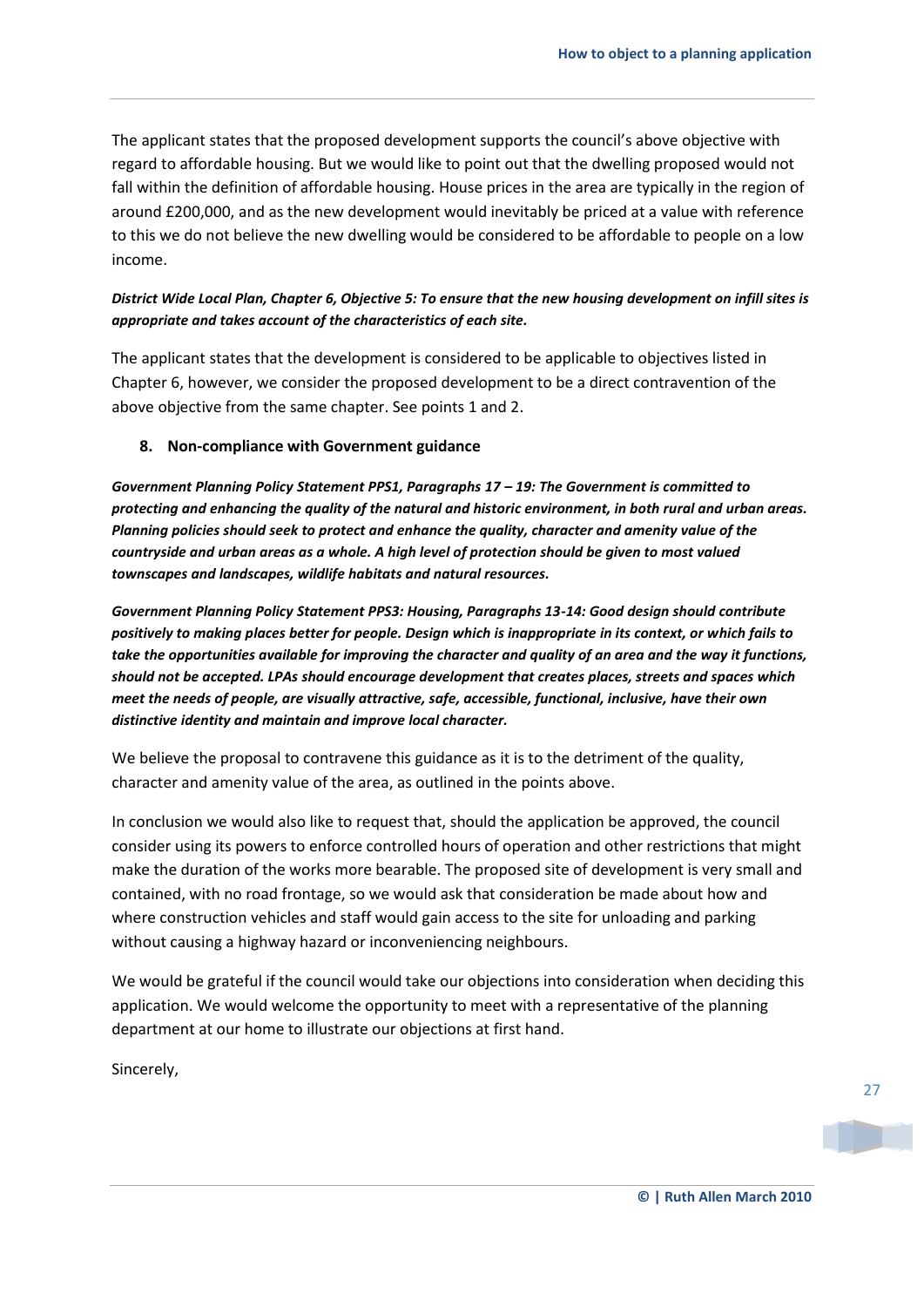# **11. Sample reasons for planning refusals**

### **Please find to follow some real examples of reasons given by councils for refusing planning applications:**

The proposed development by reason of its size, depth, width, height and massing would have an unacceptably adverse impact on the amenities of the properties immediately adjacent to the site and the surrounding area by reason of overlooking, loss of privacy and visually overbearing impact.

The site access proposals are not in accordance with acceptable standards and would lead to potential safety hazards.

The proposals for internal circulation within the site are unacceptable and will create conflicts between pedestrians, cyclists and vehicular movements thereby creating a safety hazard

The proposed extension, by reason of its size and siting, would have an adverse impact on the scale and character of the dwelling.

The proposed extension, by reason of its size and siting, represents an un-neighbourly form of development that would have an adverse impact on the amenity of neighbouring properties by reason of an overbearing effect.

The proposed extension, by reason of its siting, would result in an unacceptable loss of privacy, adversely affecting the amenities enjoyed by the occupier of the adjacent dwelling house.

The proposed extension would be out of keeping with the design and character of a pair of semidetached cottages.

The proposed extension, by reason of its scale and bulk, would be out of keeping with the design and character of the existing dwelling, and would have an adverse effect on the visual amenity of the area as a whole.

The proposal reduces the amount of legitimate car parking on the site to an unacceptable level.

The proposal could lead to vehicles overhanging the adopted highway verge/road to the detriment of other road users.

The proposed extensions, by reason of their size, siting and design would represent an unneighbourly form of development, detrimental to the amenities of the occupiers of adjoining residential property, particularly by reason of the overbearing effect.

The site is located in a predominantly residential area where occupiers could reasonably expect a level of amenity concurrent with the property. The use of the property as a XXXXXXXXXX introduces a diverse element that by reason of the use is likely to result in noise, disturbance and nuisance to the detriment of neighbour's residential amenity.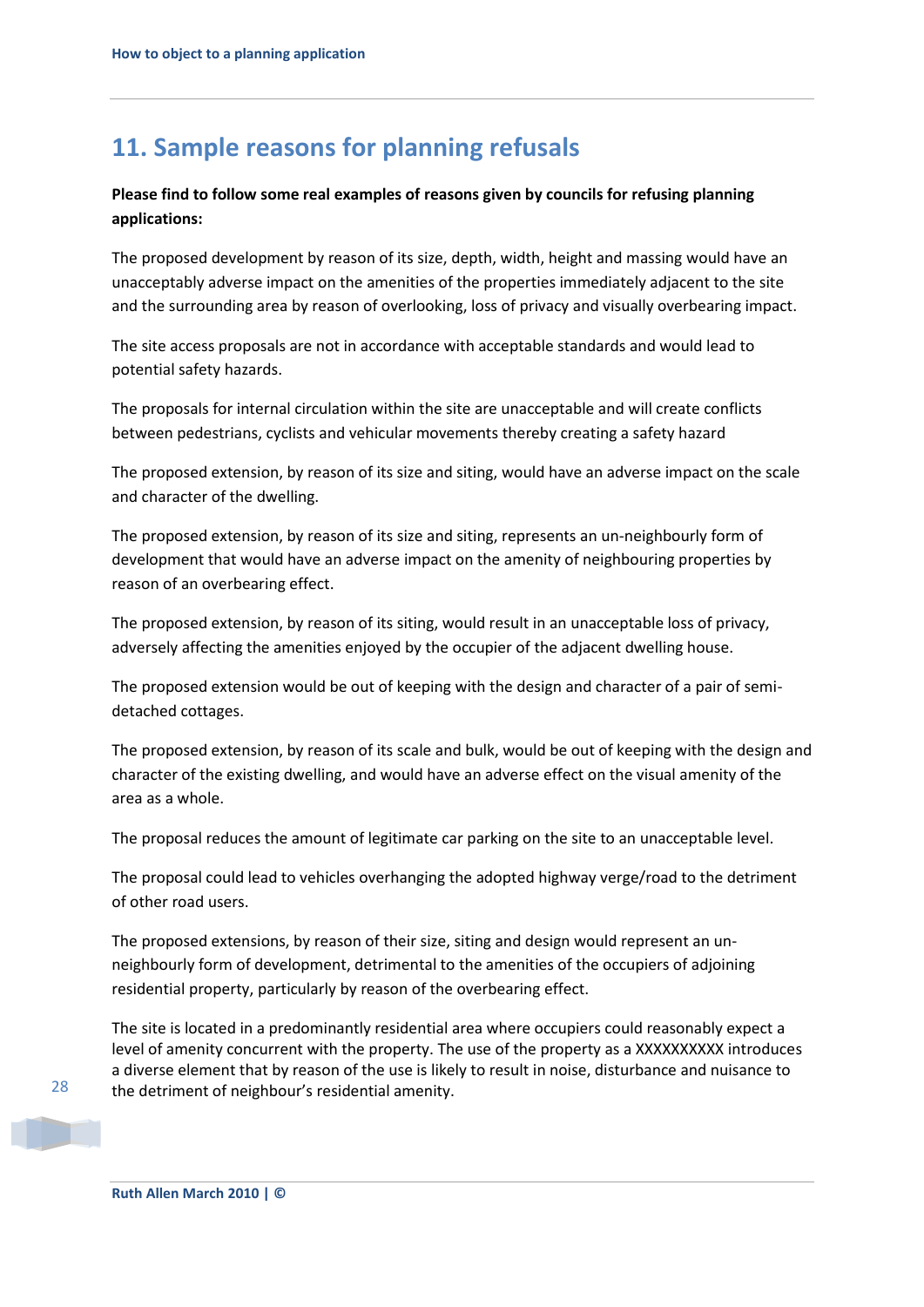The layout and siting, both in itself and relation to adjoining buildings, spaces and views, is inappropriate and unsympathetic to the appearance and character of the local environment.

Insufficient parking space will adversely affect the amenity of surrounding properties through roadside parking on this narrow lane/busy junction.

The mass, bulk and proximity of the rear elevation would present an overbearing and intrusive element to those neighbours at the rear of the property.

The proposed parking for the development resulting in overspill parking in XXXX Road, on a bend in the road, which reduces the available road width to the detriment of road safety.

The close proximity of a two storey house with the incorporation of the mature oak trees into the garden area create a cramped building to tree relationship which is likely to place detrimental long term pruning pressures on both specimens arising from concerns by future occupants over issues including the size of the trees, safety and overshadowing. Because the likely adverse effect would detract from the prominent visual quality of these trees the proposed development does not comply with policy.

The erection of a two-storey end of terrace house in advance of the building line of neighbouring properties is out of character with the layout of development in the area and thereby detrimental to residential amenities.

The formation of an on-site hard standing area with a dropped cross over for six vehicle spaces is out of keeping with the established character of the surrounding area which mostly consists of traditional front gardens with grassed area.

The proposal by reason of the overall floor area created and in the absence of any very special circumstances would lead to an inappropriate form of development in the Green Belt, detrimental to its open, rural and undeveloped character.

The proposal by reason of its siting would lead to a fragmented form of development along the frontage of XXXX Lane out of keeping with and detrimental to the character and appearance of the area and would be harmful to the open, rural and undeveloped character of the Green Belt.

The proposal represents an inappropriate form of development within the Green Belt and in the absence of any special circumstances would by its inappropriateness have a harmful impact on the open, rural and undeveloped character of the Green Belt.

The proposed layout would give rise to a relationship between the protected trees, the living accommodation and external amenity area that would be considered to be both cramped and oppressive, such as to result in a poor outlook from habitable accommodation and a poorly lit, heavily shaded and uninviting rear garden. This impact would be considered to give rise to pressures to prune the canopies of the protected trees and thereby undermine the amenity value of the trees and there subsequent contribution to the appearance and character of the area.

The built layout proposed could give rise to significant severance of the root stock of the protected trees due to the footprint of the building and retaining wall.